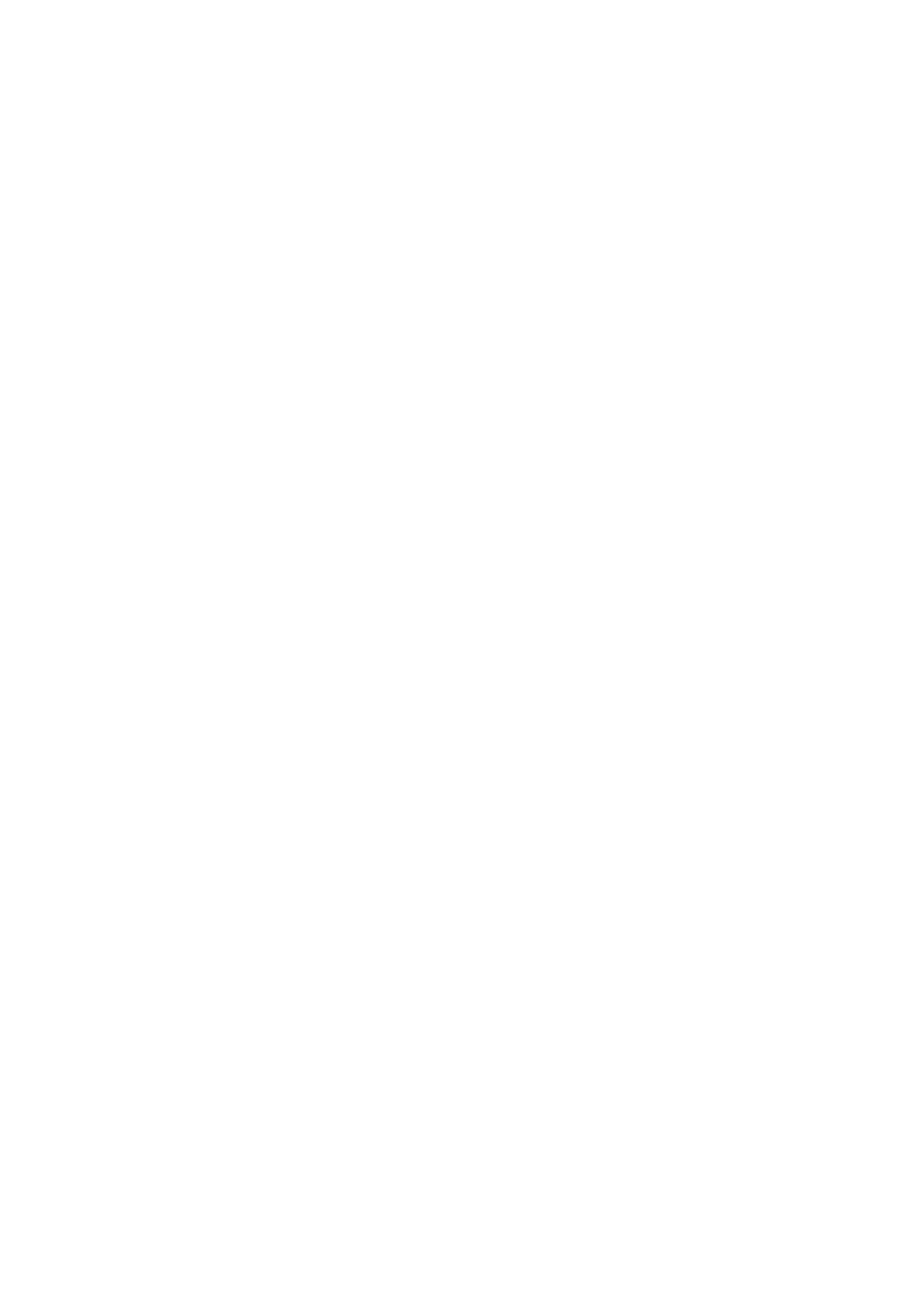## Motor Fleet Group Policy

| <b>Welcome to Vero Insurance</b>                            |                        |
|-------------------------------------------------------------|------------------------|
| About your insurance policy                                 |                        |
| Cooling off period                                          | Ш                      |
| Privacy statement                                           | iï                     |
| General Insurance Code of Practice                          | İ٧                     |
| Updating information                                        | $\mathsf{I}\mathsf{V}$ |
| <b>Financial Claims Scheme</b>                              |                        |
| Complaints resolution                                       |                        |
| Information about the cost of this insurance                |                        |
| Information about excesses payable                          | 2                      |
| Your duty of disclosure                                     | 2                      |
| Paying your premiums                                        | 2                      |
| How the Goods and Services Tax (GST) affects this insurance |                        |
| Interested parties                                          |                        |
| Cancelling your policy                                      | 3                      |
| Your responsibilities                                       |                        |
| Your cover                                                  |                        |
| Part 1 - Loss of or damage to your vehicle                  | 5                      |
| Extra covers                                                | 5                      |
| Additional benefits                                         | 8                      |
| What we pay                                                 | 1C                     |
| Part 2 - Legal liability                                    | 12                     |
| What your vehicle also means                                | 12                     |
| What is legal liability?                                    | 12                     |
| Extra covers                                                | 13                     |
| Additional benefits                                         | 14                     |
| What we pay                                                 | 15                     |
| <b>Optional Benefits</b>                                    | 15                     |
| Application of excess                                       | 17                     |
| <b>General exclusions</b>                                   | 18                     |
| Making a claim                                              | 20                     |
| <b>Claim payment examples</b><br><b>Definitions</b>         | 21<br>24               |
|                                                             |                        |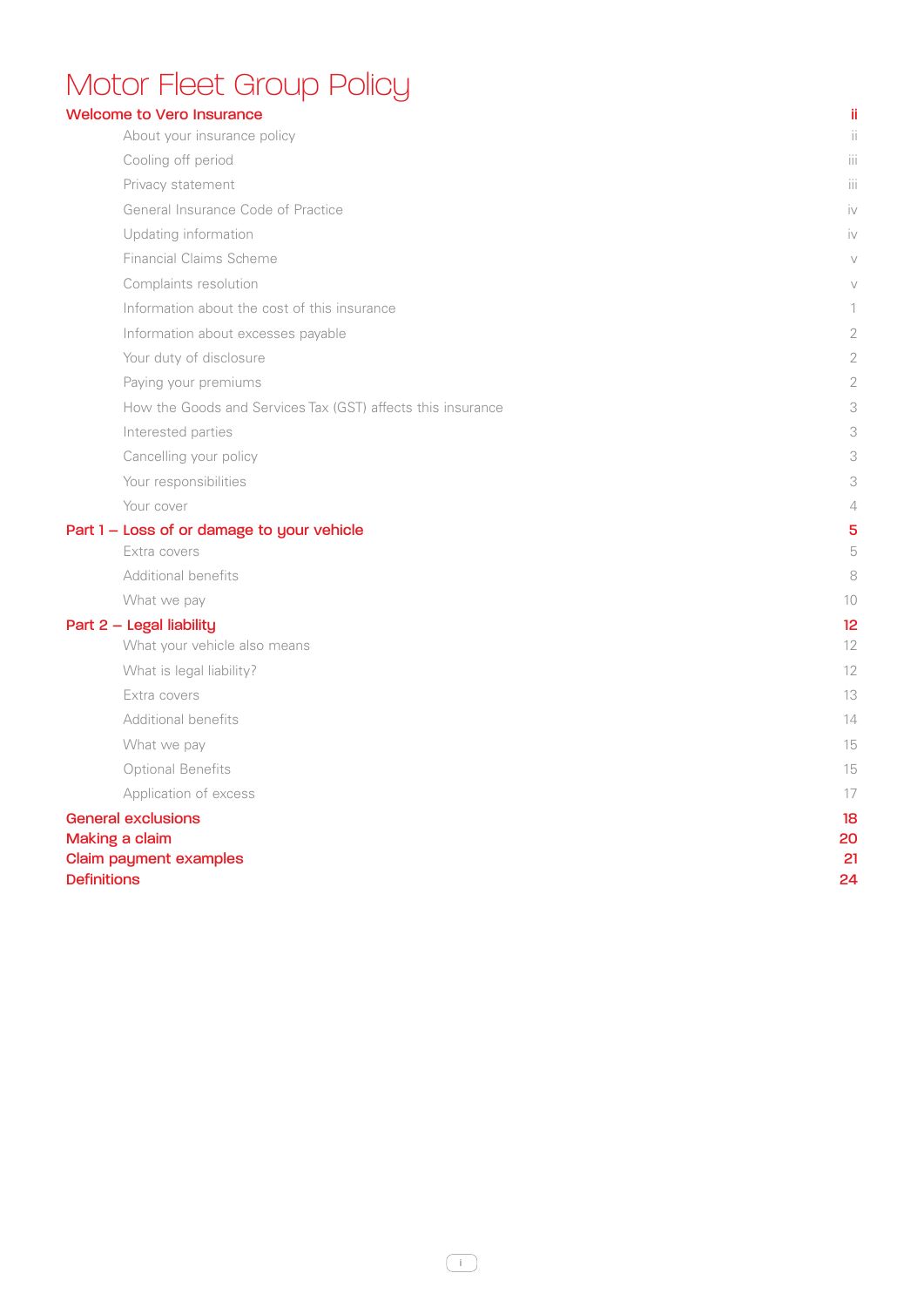### Welcome to Vero Insurance

With the heritage of insuring Australians for over 175 years, together with the scale that comes from being part of the Suncorp Group, Vero Insurance delivers a broad range of superior insurance solutions and services for Brokers and their clients.

Our experience and expertise gives us a greater understanding of the risks you face so when it comes to making a claim, you can expect fast and easy lodgement, with the support of experts who will help ensure fair and timely resolutions.

Vero Insurance gives you the peace of mind and security you'd expect from one of Australia's largest and most successful general insurance companies.

#### Who is the insurer?

AAI Limited ABN 48 005 297 807 AFSL 230859 trading as Vero Insurance is the insurer of this **policy** and issuer of this **Product Disclosure Statement (PDS)**.

#### How to contact us

You may contact Vero Insurance:

▼ through your insurance adviser; or

▼ alternatively by writing to us at:

Vero Insurance GPO Box 3999 Sydney NSW 2001

### About your insurance policy

Your insurance **policy** is a legal contract between the policy holder noted in the policy **schedule** and us. As a client of the policy holder and an insured named in the **schedule**, you are entitled to cover under the **policy** to the extent specified in your **schedule** and you can claim directly under the **policy**.

Our agreement to cover you under the **policy** is based on the information you gave the policy holder or their broker when you applied for cover, and any subsequent information which you have supplied.

The terms on which we provide cover to you is set out in this **PDS**, any **Supplementary PDS** we may send you, any **endorsements** and the **schedule**.

You should read all these documents together to tell you what we cover, what we exclude, what we pay to settle claims and other important information. This policy has General Exclusions which are listed on pages 18 and 19, and which apply to the whole **policy**.

You must pay the premium and any relevant government charges for the **period of insurance** and comply with all of the **policy** conditions.

In this insurance **policy**:

- ▼ You/your means the Insured named in the **schedule**.
- ▼ We/our/us means AAI Limited ABN 48 005 297 807 trading as Vero Insurance.

Some other words used in this **PDS** have special defined meanings. These words are in **bold**. Most of the words we have defined are listed in the "Definitions" section on pages 24 and 25 of this **PDS**.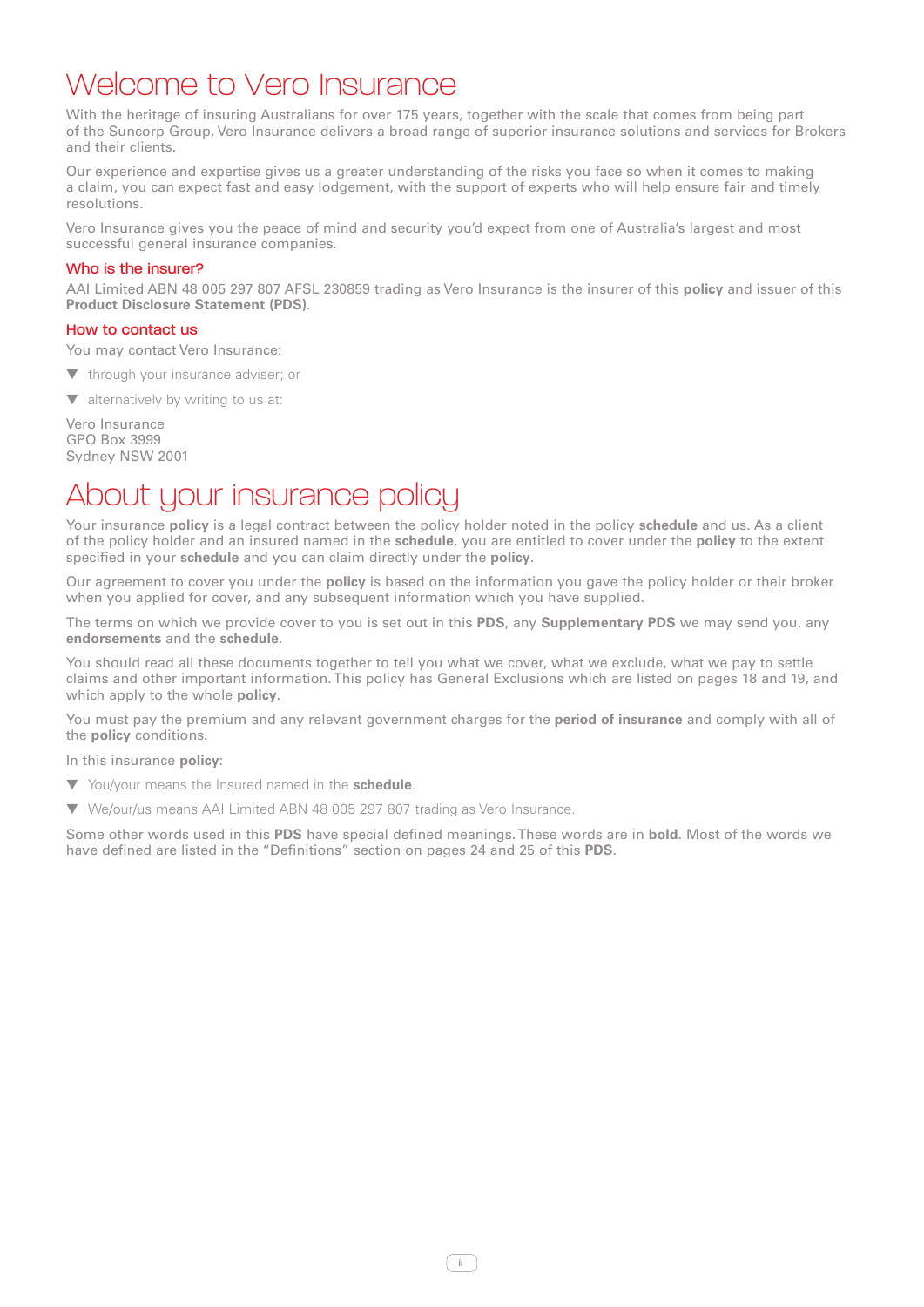## Cooling off period

You have the right to cancel *your interest in* the insurance **policy** by notifying us in writing within 30 days of the date it was issued to you ("cooling off period"), unless you have a claim under the **policy** within the cooling off period.

If you cancel it in this time, we will return the amount you have paid.

To cancel at other times, please see "Cancelling Your Policy" on page 3.

### Privacy statement

AAI Limited trading as Vero Insurance is the insurer and issuer of your commercial insurance product, and is a member of the Suncorp Group, which we'll refer to simply as "the Group".

#### Why do we collect personal information?

Personal information is information or an opinion about an identified individual or an individual who is reasonably identifiable. We collect personal information so that we can:

- ▼ identify you and conduct appropriate checks;
- ▼ understand your requirements and provide you with a product or service;
- ▼ set up, administer and manage our products and services and systems, including the management and administration of underwriting and claims;
- ▼ assess and investigate any claims you make under one or more of our products;
- ▼ manage, train and develop our employees and representatives;
- ▼ manage complaints and disputes, and report to dispute resolution bodies; and
- ▼ get a better understanding of you, your needs, your behaviours and how you interact with us, so we can engage in product and service research, development and business strategy including managing the delivery of our services and products via the ways we communicate with you.

#### What happens if you don't give us your personal information?

If we ask for your personal information and you don't give it to us, we may not be able to provide you with any, some, or all of the features of our products or services.

#### How we handle your personal information

We collect your personal information directly from you and, in some cases, from other people or organisations. We also provide your personal information to other related companies in the Group, and they may disclose or use your personal information for the purposes described in 'Why do we collect personal information?' in relation to products and services they may provide to you. They may also use your personal information to help them provide products and services to other customers, but they'll never disclose your personal information to another customer without your consent.

Under various laws we will be (or may be) authorised or required to collect your personal information. These laws include the Anti-Money Laundering and Counter-Terrorism Financing Act 2006, Personal Property Securities Act 2009, Corporations Act 2001, Autonomous Sanctions Act 2011, Income Tax Assessment Act 1997, Income Tax Assessment Act 1936, Income Tax Regulations 1936, Tax Administration Act 1953, Tax Administration Regulations 1976, A New Tax System (Goods and Services Tax) Act 1999 and the Australian Securities and Investments Commission Act 2001, as those laws are amended and includes any associated regulations.

We will use and disclose your personal information for the purposes we collected it as well as purposes that are related, where you would reasonably expect us to. We may disclose your personal information to and/or collect your personal information from:

- other companies within the Group and other trading divisions or departments within the same company (please see our Group Privacy Policy for a list of brands/companies);
- ▼ any of our Group joint ventures where authorised or required;
- ▼ customer, product, business or strategic research and development organisations;
- ▼ data warehouse, strategic learning organisations, data partners, analytic consultants;
- ▼ social media and other virtual communities and networks where people create, share or exchange information;
- ▼ publicly available sources of information;
- ▼ clubs, associations, member loyalty or rewards programs and other industry relevant organisations;
- ▼ a third party that we've contracted to provide financial services, financial products or administrative services for example:
	- $\blacktriangledown$  information technology providers.
	- ▼ administration or business management services, consultancy firms, auditors and business management consultants,
	- ▼ marketing agencies and other marketing service providers,
	- ▼ claims management service providers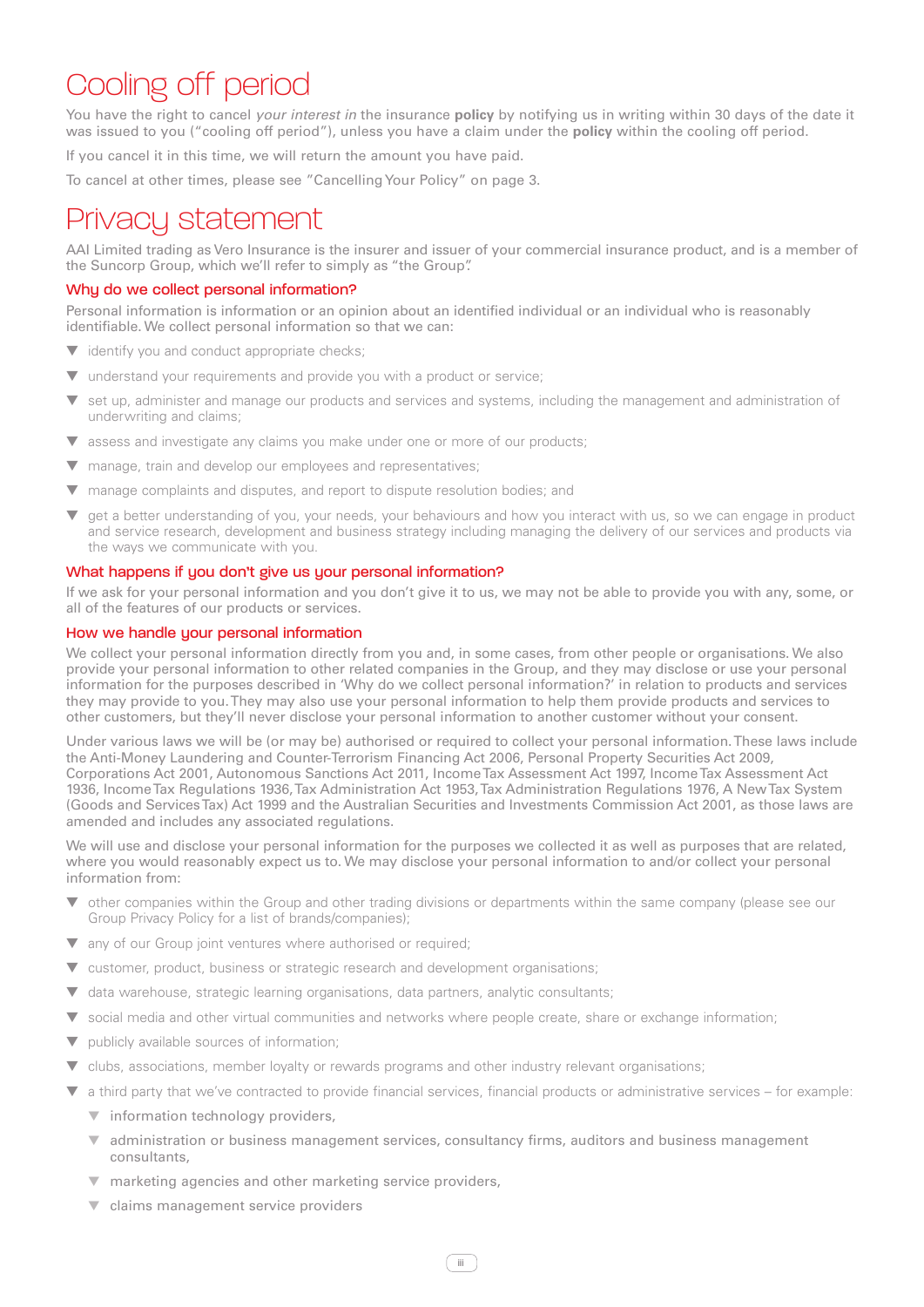- ▼ print/mail/digital service providers, and
- ▼ imaging and document management services;
- ▼ any intermediaries, including your agent, adviser, a broker, representative or person acting on your behalf, other Australian Financial Services Licensee or our authorised representatives, advisers and our agents;
- a third party claimant or witnesses in a claim;
- ▼ accounting or finance professionals and advisers;
- ▼ government, statutory or regulatory bodies and enforcement bodies;
- policy or product holders or others who are authorised or noted on the policy as having a legal interest, including where you are an insured person but not the policy or product holder;
- in the case of a relationship with a corporate partner such as a bank or a credit union, the corporate partner and any new incoming insurer;
- ▼ the Australian Financial Complaints Authority or any other external dispute resolution body;
- ▼ credit reporting agencies;
- ▼ other insurers, reinsurers, insurance investigators and claims or insurance reference services, loss assessors, financiers;
- ▼ legal and any other professional advisers or consultants;
- ▼ hospitals and, medical, health or wellbeing professionals;
- debt collection agencies;
- ▼ any other organisation or person, where you've asked them to provide your personal information to us or asked us to obtain personal information from them, eg your mother.

We'll use a variety of methods to collect your personal information from, and disclose your personal information to, these persons or organisations, including written forms, telephone calls and via electronic delivery. We may collect and disclose your personal information to these persons and organisations during the information life cycle, regularly, or on an ad hoc basis, depending on the purpose of collection.

#### Overseas disclosure

Sometimes, we need to provide your personal information to – or get personal information about you from – persons or organisations located overseas, for the same purposes as in 'Why do we collect personal information?'

The complete list of countries is contained in our Group Privacy Policy, which can be accessed at www.vero.com.au/ privacy, or you can call us for a copy.

From time to time, we may need to disclose your personal information to, and collect your personal information from, other countries not on this list. Nevertheless, we will always disclose and collect your personal information in accordance with privacy laws.

#### How to access and correct your personal information or make a complaint

You have the right to access and correct your personal information held by us and you can find information about how to do this in the Suncorp Group Privacy Policy.

The Policy also includes information about how you can complain about a breach of the Australian Privacy Principles and how we'll deal with such a complaint. You can get a copy of the Suncorp Group Privacy Policy. Please use the contact details in Contact Us.

#### Contact us

For more information about our privacy practices including accessing or correcting your personal information, making a complaint, or obtaining a list of overseas countries you can:

- ▼ Visit www.vero.com.au/privacy.
- ▼ Speak to us directly by phoning one of our Sales & Service Consultants on: 1300 888 073 or by
- **Email us at claims@vero.com.au**

### General Insurance Code of Practice

We support and adhere to the General Insurance Code of Practice. A copy of the Code can be obtained from the Insurance Council of Australia by:

- ▼ Telephone: (02) 9253 5100 or
- Website: www.insurancecouncil.com.au

## Updating information

The information in this **PDS** was current at the date of preparation. We may update some of the information in the **PDS** that is not materially adverse from time to time without needing to notify you. You can obtain a copy of any updated information by contacting us. We will give you a free paper copy of any updates if you request them. If it becomes necessary, we will issue a **Supplementary PDS** or replacement **PDS**.

iv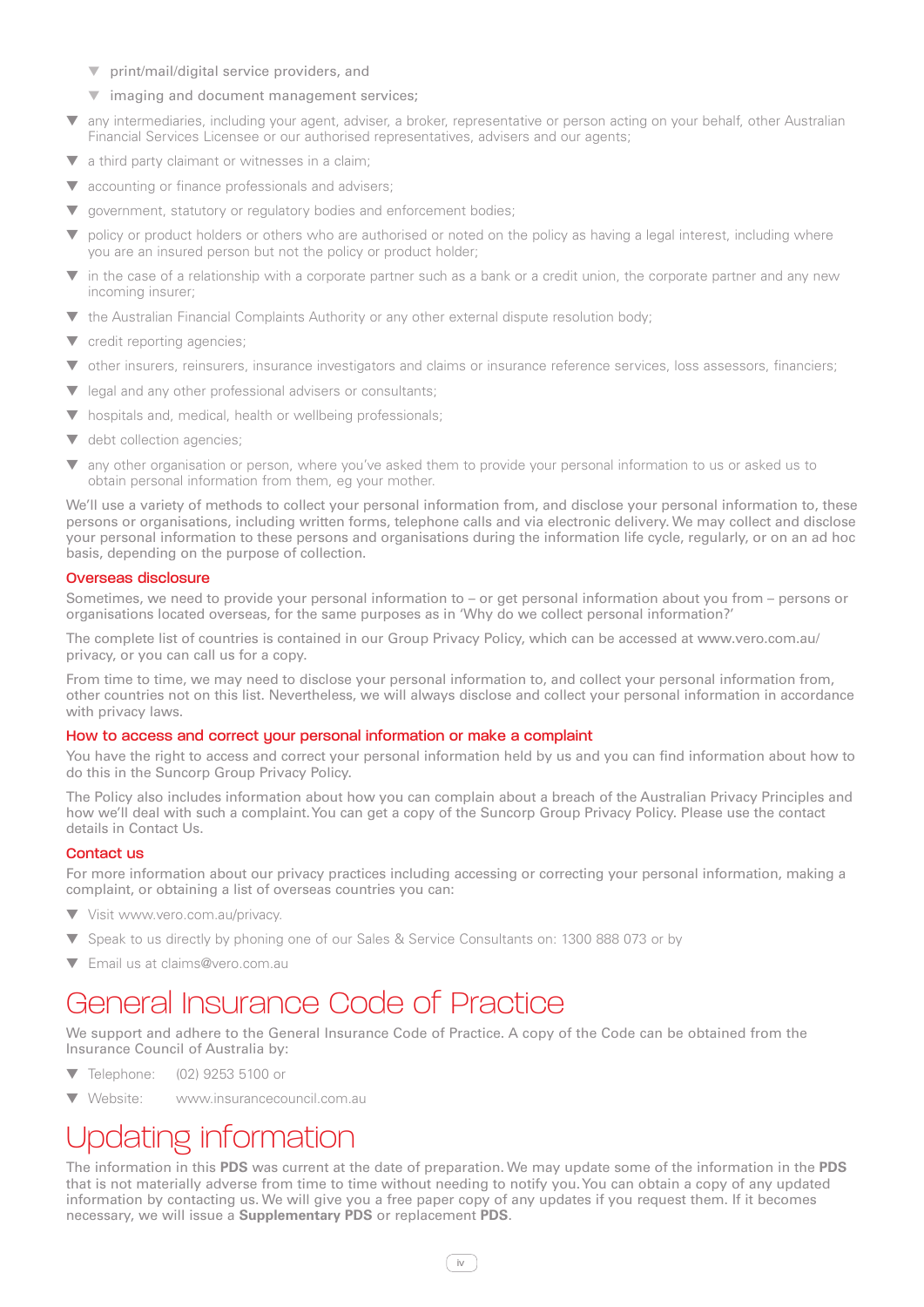### Financial Claims Scheme

This **policy** may be a 'protected policy' under the Federal Government's Financial Claims Scheme (FCS) which is administered by the Australian Prudential Regulation Authority (APRA).

The FCS only applies in the extremely unlikely event of an insurer becoming insolvent and the Federal Treasurer making a declaration that the FCS will apply to that insurer.

The FCS entitles certain persons, who have valid claims connected with certain protected policies issued by that insurer to be paid certain amounts by APRA.

Information about the FCS can be obtained from APRA by:

- ▼ Telephone: 1300 55 88 49
- ▼ Website: www.apra.gov.au

### Complaints resolution

We are committed to:

- ▼ Listening to what you tell us;
- Being accurate and honest in telling you about our products and services:
- ▼ Communicating with you clearly; and
- ▼ Resolving any complaints or concerns you have in a fair, transparent and timely manner.

If you have a complaint concerning this product or our services, please tell the people who provided your initial service or you can:

- ▼ Telephone: 1800 689 762
- ▼ Mail: Reply Paid 1453 Customer Relations Unit RE058 GPO Box 1453 Brisbane QLD 4001 or
- ▼ Email: customer.relations@suncorp.com.au

#### What we will do to resolve your complaint

When you first let us know about your complaint or concern, we will review your complaint, consider the facts and attempt to resolve your complaint by the end of the next working day.

If we cannot resolve your complaint to your satisfaction within 5 working days we will contact you to agree reasonable alternative timeframes. We will endeavour to send you our final decision within 15 working days from the date you first made your complaint, provided we have all necessary information and have completed any investigations required. If you are still unsatisfied with the final outcome at your request we can refer your complaint to our Internal Dispute Resolution (IDR) team. Our IDR team will review your dispute, and respond to the dispute within 15 working days of your complaint being referred to them provided they receive all necessary information and have completed any investigation required.

#### What if you are not satisfied with our final IDR decision?

We expect our procedures will deal fairly and promptly with your complaint. However, if you remain dissatisfied, you may be able to access the services of the Australian Financial Complaints Authority (AFCA). AFCA provides fair and independent financial services complaint resolution that is free to consumers. Any decision AFCA makes is binding on us, provided you also accept the decision. You do not have to accept their decision and you have the option of seeking remedies elsewhere.

AFCA has authority to hear certain complaints. Contact AFCA to confirm if they can assist you.

You can contact AFCA:

- By phone: 1800 931 678
- By email: info@afca.org.au
- In writing: Australian Financial Complaints Authority, GPO Box 3, Melbourne VIC 3001
- By visiting: www.afca.org.au

v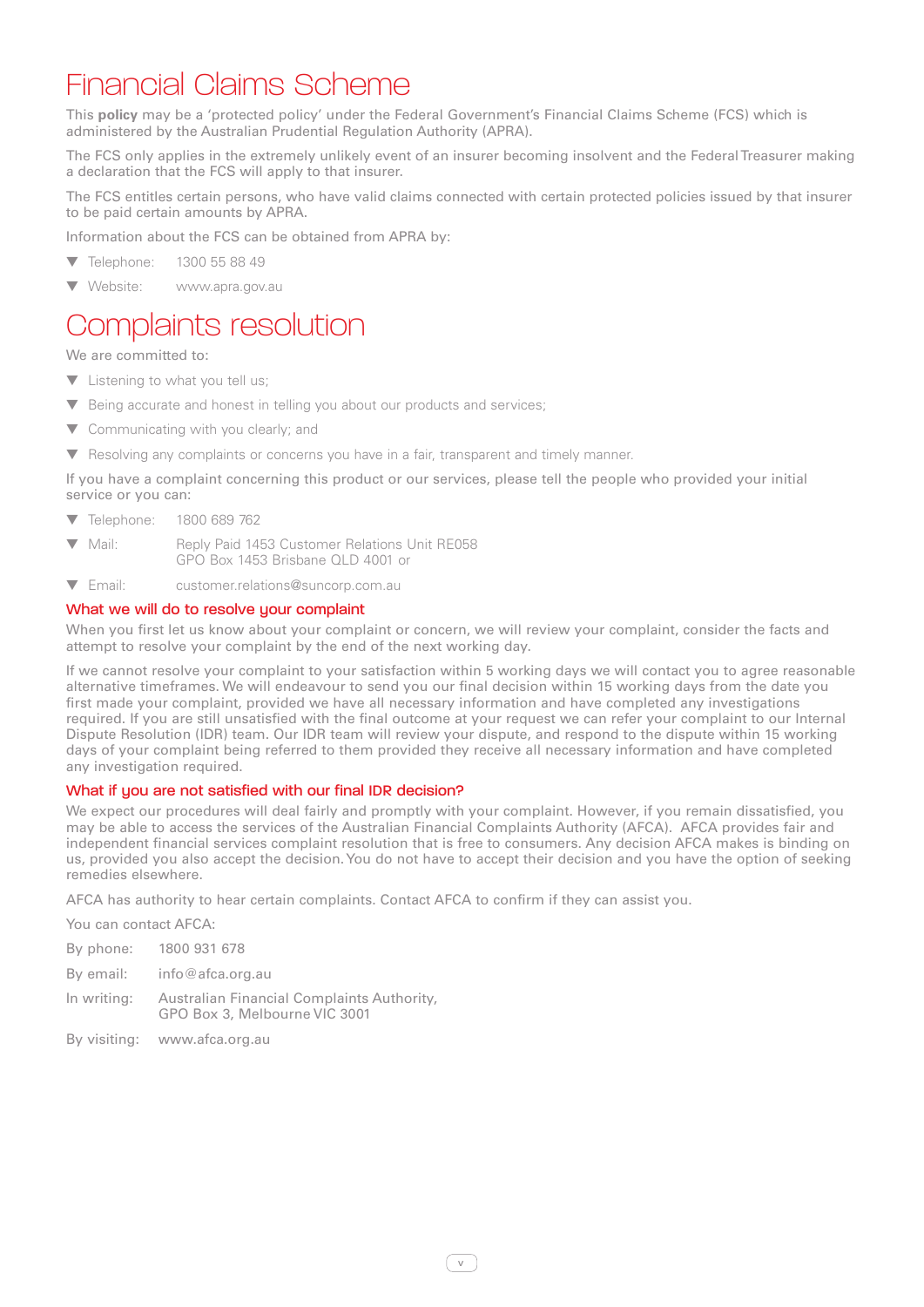## Information about the cost of this insurance

The premium is the amount you pay us for this insurance. The premium payable by you will be shown on your **schedule**. Premiums are subject to applicable Commonwealth and State taxes and charges. These include the Goods and Services Tax (GST) Fire Services Levy (FSL) and Stamp Duty. The amount of these taxes and charges will be shown on your **schedule**.

If you change your **policy** you may be entitled to a partial refund of premium or be required to pay an additional premium.

#### How various factors may affect your premium

The following table is a guide to the significant factors which impact generally on your premium:

| <b>Factor</b>                                                                     | Lowers premium                 | <b>Increases premium</b>         |
|-----------------------------------------------------------------------------------|--------------------------------|----------------------------------|
| Type of cover                                                                     | Legal Liability Only           | Comprehensive                    |
| Type of vehicle                                                                   | Low risk vehicle               | High risk vehicle                |
| Vehicle accessories                                                               | None specified                 | Items specified                  |
| Vehicle use                                                                       | Low risk use                   | High risk use                    |
| Insured amount                                                                    | Lower insured amount           | Higher insured amount            |
| Postcode                                                                          | Low risk postcode              | High risk postcode               |
| Claims experience                                                                 | Low claims experience          | High claims experience           |
| Occupation                                                                        | Low risk occupation            | High risk occupation             |
| Our expenses of doing business<br>including payments we make to<br>intermediaries | Low expenses                   | High expenses                    |
| Endorsements                                                                      | Reduces our risk or your cover | Increases our risk or your cover |

When determining your premium we also take into account the age of the vehicle. This factor may lower or increase the premium depending on whether there is a higher chance of you making a claim and if so, for how much.

#### Premium discounts

At times we may offer premium discounts to particular customers as part of a promotion or to take account of market conditions. The amount and type of discounts offered can change at any time before you take out this **policy**, or at your next renewal.

#### Why your premium can change

Each time you renew your insurance your premium is likely to change, even if your personal or business circumstances have not changed. This is because premiums are affected by:

- ▼ the cost of claims we have paid to other customers;
- ▼ the cost of claims we expect to pay in the future;
- ▼ any changes in government taxes or charges; and
- ▼ our expense of doing business.

At renewal, we might decide to pass on all, or part of, any premium increase or decrease.

#### **Endorsements**

Some **endorsements** may also affect the amount of an **excess**, when it is paid or imposed **excesses**. You should refer to your **schedule** for details of the **endorsements** that apply to your policy.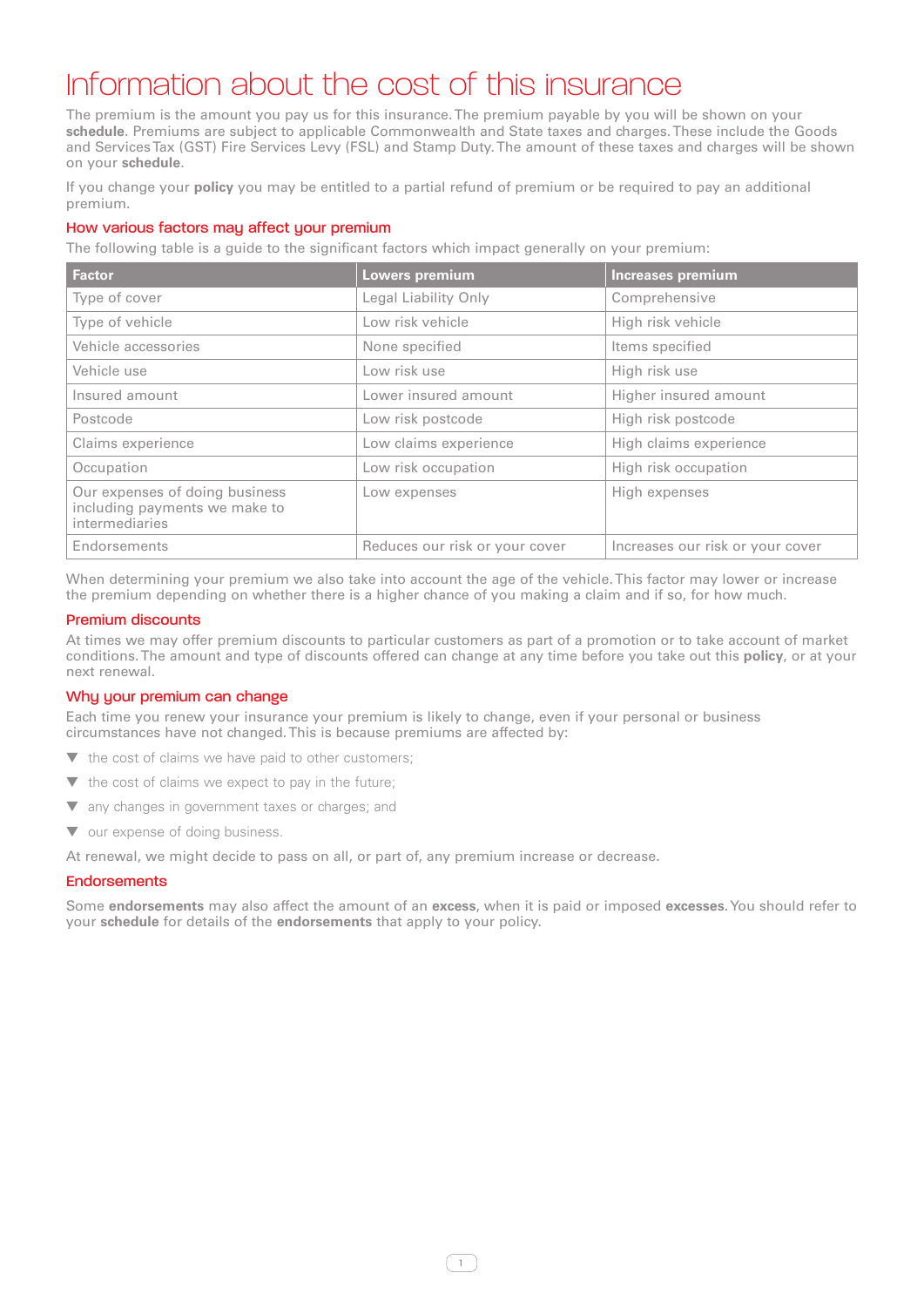### Information about excesses payable

If you make a claim, you may be required to pay one or more **excesses**. The descriptions of these **excesses** and the circumstances in which they are applied are shown on page 17 of this **PDS**.

The amount of the basic **excess** and the age or **inexperienced driver excess** are shown on your **schedule**. The amount of each other **excess** (or where the amount can be found in this **PDS**) is shown on page 17 of this **PDS**.

We take into consideration a number of factors when setting the amount of your basic **excess** and your age or **inexperienced driver excess**, such as:

- ▼ the make, model and type of **vehicle** being insured, including modifications made to the **vehicle**;
- ▼ the age and driving experience of people who will be driving the **vehicle**;
- ▼ the **insured amount** of the **vehicle**;
- ▼ where and how the **vehicle** is used;
- ▼ the type of cover chosen;
- ▼ your previous insurance and claims history.

We also take into consideration the following factors when setting the amount of your basic **excess**:

- ▼ the place where your **vehicle** is garaged; and
- ▼ any **endorsements** that apply to your **policy**.

### Your duty of disclosure

You must comply with your Duty of Disclosure when you apply for insurance with us and each time you renew or alter your cover.

You have a Duty of Disclosure to tell us everything you know or should know, that is relevant to our decision to insure anyone under the policy, including you, and on what terms.

It includes matters we specifically ask about when you apply for a policy, or renew or alter your policy, and any other matters which might affect whether we insure you and on what terms.

The information you tell us can affect:

- ▼ the amount of your premium and your excess
- ▼ if we will insure you
- ▼ if special conditions will apply to your policy.

You do not need to tell us of anything which:

- ▼ reduces the chances of you making a claim
- ▼ we should know about because of the business we are in; or
- ▼ we tell you we do not want to know.

If you are unsure it is better to tell us. If you do not tell us something which you know or should know is relevant, we might reduce a claim, refuse to pay a claim, cancel your policy or, if fraud is involved we can treat the policy as if it had never existed.

The Duty of Disclosure applies to every person or organisation insured under the policy. If you fail to comply with your duty of disclosure we may be entitled to reduce our liability under the contract in respect of a claim or may cancel the contract. If your non-disclosure is fraudulent, we may also have the option of avoiding the contract from its beginning.

### Paying your premiums

We will tell you how much you have to pay and how much time you have for payment.

You must pay the premium and other charges by the due date.

Unless we tell you, any payment reminder we send you does not change the **policy** expiry date.

If you do not pay the premium and other charges in full, we may reduce the **period of insurance** so it is in line with the amount you paid.

 $\overline{2}$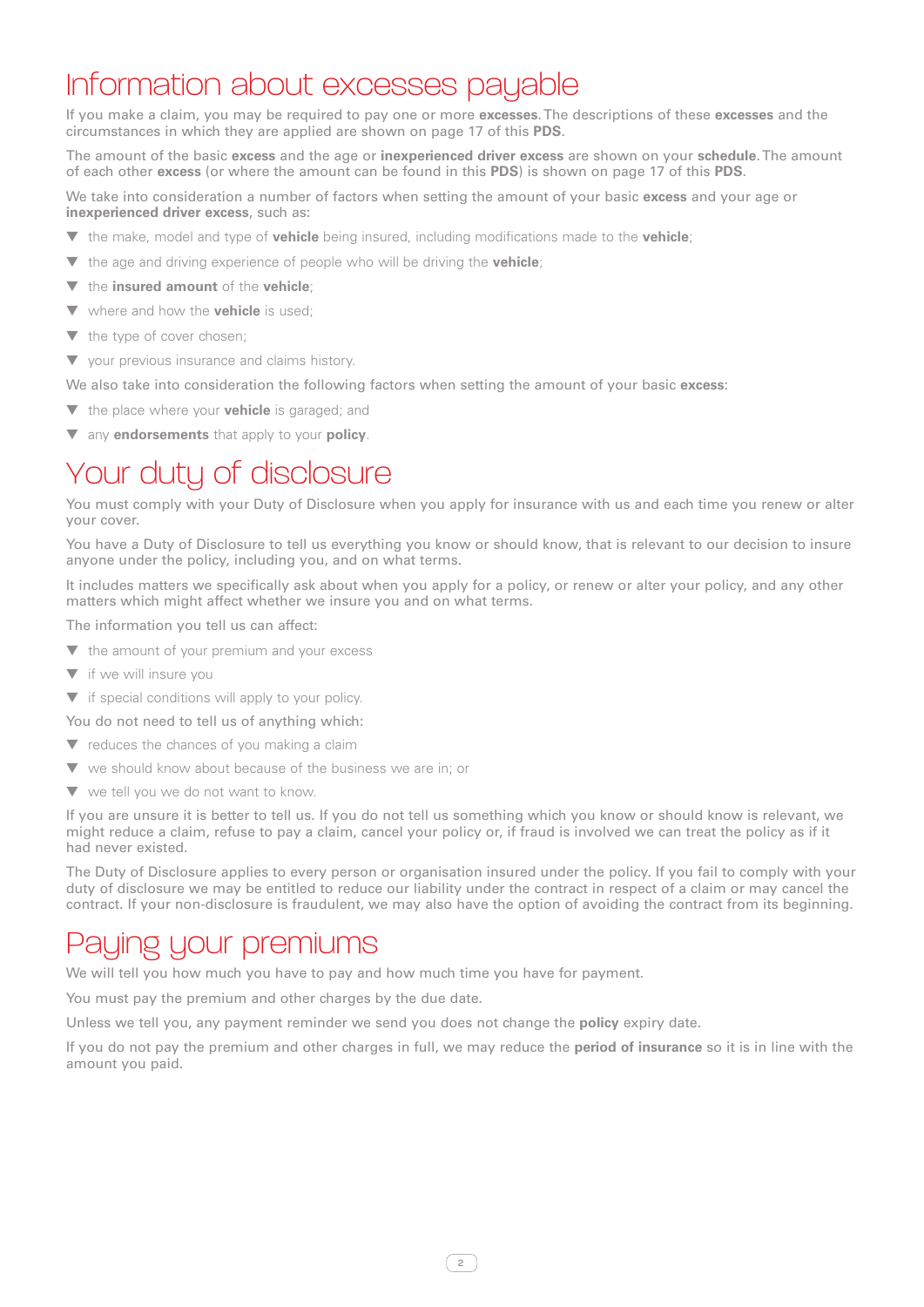### How the Goods and Services Tax (GST) affects this insurance

In the premium, we will charge you an amount on account of GST.

You must inform us of the extent to which you are entitled to an input tax credit for that GST amount each time that you make a claim under this **policy**. No payment will be made to you for any GST liability that you may have on the settlement of a claim if you do not inform us of your entitlement or correct entitlement to an input tax credit.

Despite the other provisions of this insurance (including provisions in the policy wording, the **schedule** and any **endorsement**), our liability to you will be calculated taking into account:

▼ any input tax credit to which you are entitled for any acquisition which is relevant to your claim, or which you would have been entitled were you to have made a relevant acquisition.

In respect of **loss** of or **damage** to your **vehicle**, if your **vehicle** is a **total loss** and your **vehicle** is insured for an **agreed value** option, we will not deduct any input tax credit entitlement from the amount of the **agreed value** shown in the **schedule**.

This outline of the effect of the GST on your **policy** is for general information only. You should not rely on this information without first seeking expert advice on the application of the GST to your particular circumstances.

'GST', 'Input tax credit', 'acquisition' and 'supply' have the meaning given in A New Tax System (Goods and Services Tax) Act 1999.

### Interested parties

We will not insure the interests of any person other than you unless you have notified us in writing of such interest and we have agreed to note that interest in writing or on your **schedule**.

## Cancelling your policy

#### How you may cancel

You may cancel your *interest in the* **policy** at any time by telling us that you want to cancel it.

We subtract from any premium you have paid us, an amount to cover the period that we have already insured you for. We will then return the rest of the premium to you (along with GST less any non-refundable government charges.

#### How we may cancel

We may only cancel a **policy** when the law says we can.

We will cancel your **policy** by telling you so in writing.

We will return the premium that you have paid for the rest of the **period of insurance** (along with GST and any relevant government charges where this is allowed).

### Your responsibilities

#### Keeping us up to date

During the **period of insurance** and at renewal you must tell us of any of the following changes (for which we may ask for an additional premium to maintain cover):

- any change in the business;
- ▼ details of any conversion or modification to your **vehicle** made by someone other than the manufacturer. For example, if you give your **vehicle** wide tyres or wheels, or lower its suspension; or
- ▼ you change your address, your **vehicle**, your **vehicle's** garaged postcode or the way you use your **vehicle.**

#### You must tell us

You must tell us at the commencement of your **policy** and at each renewal if you ('you' does not include an **authorised driver** unless they are also an insured) have been:

- ▼ declared bankrupt;
- ▼ unable to pay any debts or liabilities as they fell due;
- ▼ placed in administration or voluntary administration;
- ▼ had a receiver appointed; or
- convicted of a criminal offence relating to murder, firearms, arson, drugs, burglary, housebreaking, theft, robbery, receiving stolen goods, fraud, criminal or wilful damage or injury or assault to anyone. However, these convictions do not need to be declared:
	- ▼ if the person was convicted for the offence/s committed whilst under the age of eighteen (18); and
	- ▼ the conviction is more than 3 years old.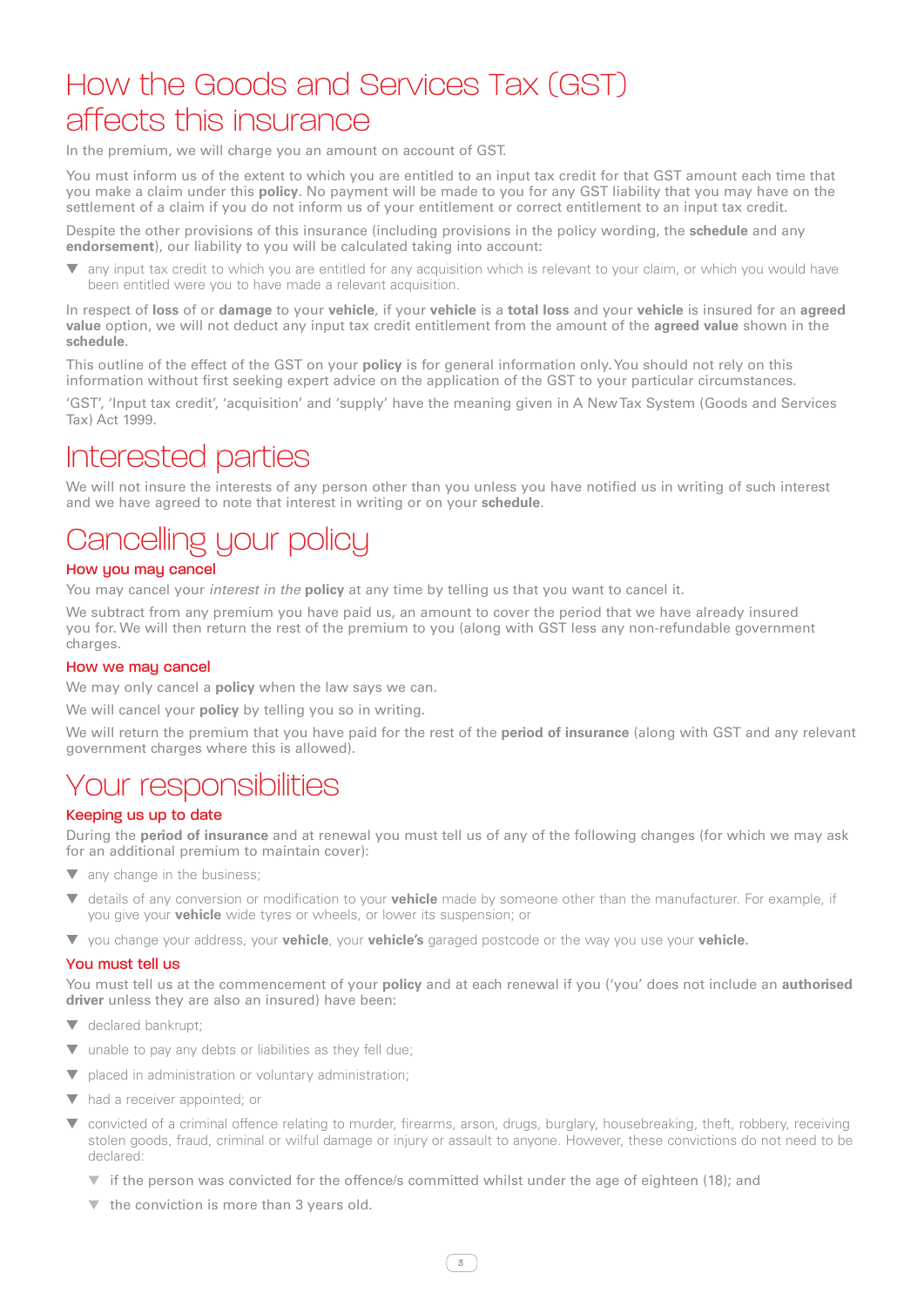#### Taking care

You must:

- ▼ take all reasonable steps to prevent **loss** of or **damage** to your **vehicle**;
- ▼ take all reasonable care to prevent injury to another person or **damage** to another person's property;
- ▼ comply with all laws and safety requirements imposed by any authority or by state or national legislation; and
- ▼ keep all your **vehicles** in a roadworthy condition.

#### Complying with our requirements

You must comply, within a reasonable time that we will specify, with any request made by us:

- ▼ for the protection or improvement of your **vehicle**; or
- ▼ to reduce the likelihood of **personal injury** or **loss** of or **damage to property.**

### Your cover

#### Cover options

There are two different types of cover available for your **vehicles**, as detailed below. If your **vehicle** is insured for Comprehensive Cover, it will either have a monetary amount shown as its **insured amount** or the words 'market value' on the **schedule**. If neither a monetary amount or the words 'market value' are shown on the **schedule** your **vehicle** is insured for Legal Liability Only, unless we have specifically agreed otherwise in writing.

| <b>Cover option</b>  | Description of cover provided           |
|----------------------|-----------------------------------------|
| Comprehensive        | Part 1 and Part 2 apply                 |
| Legal liability only | Part 1 does not apply<br>Part 2 applies |

What we cover is described in the 'What we cover' sections in the following pages. What we do not cover is described in the 'What we exclude' sections in the following pages, the General Exclusions on pages 18 and 19 of this **PDS** and in any **endorsements** that apply to your **policy**.

4

You can ask us at any time to change the cover option for any **vehicle** and if we agree, there may be an additional premium or a refund of premium.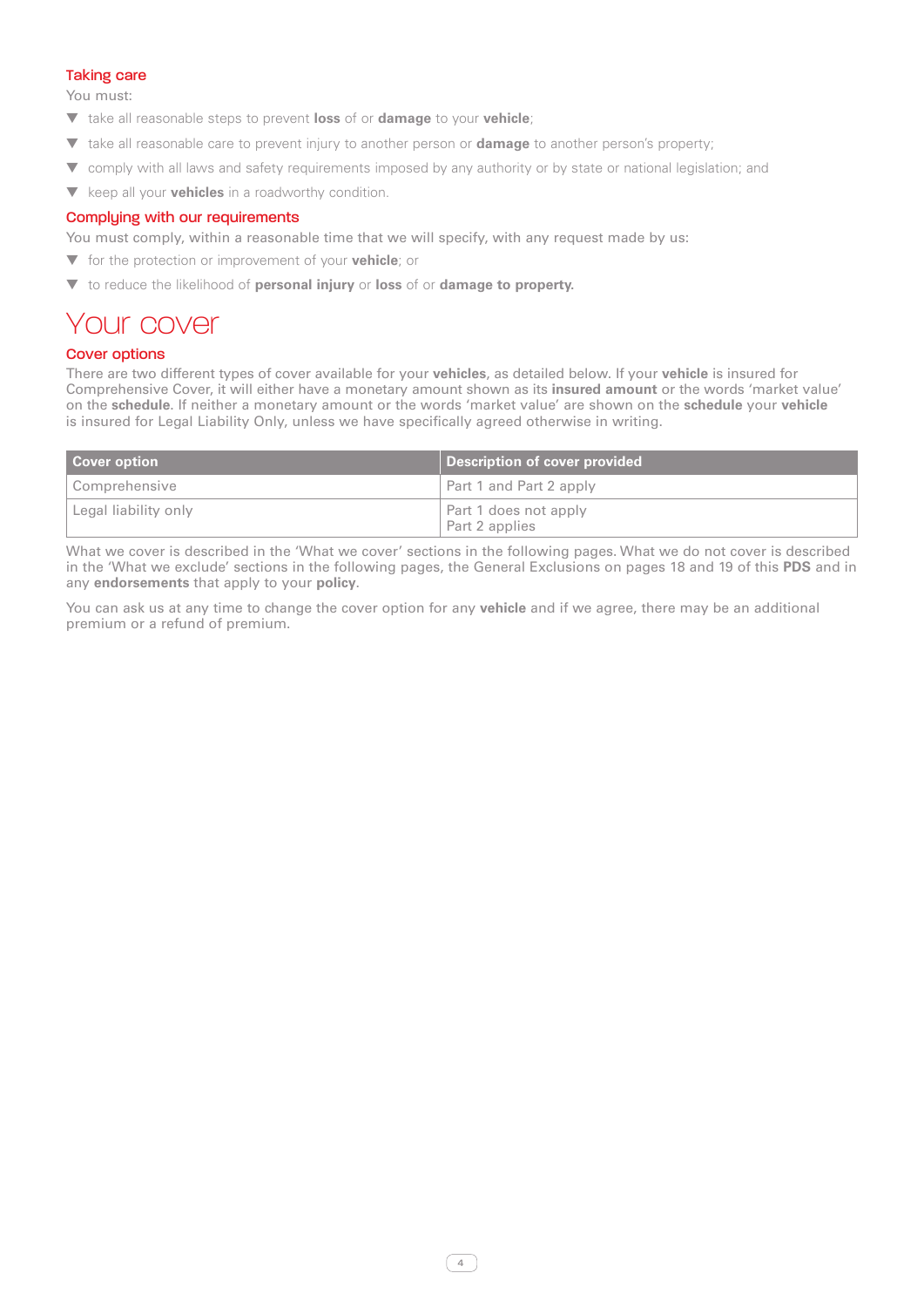## Part 1 – Loss of or damage to your vehicle

| $\vee$ What we cover     | Provided your vehicle is insured for Comprehensive cover, we will pay for the theft,<br>loss of or damage to your vehicle occurring in Australia or its external territories during<br>the period of insurance.           |
|--------------------------|---------------------------------------------------------------------------------------------------------------------------------------------------------------------------------------------------------------------------|
| <b>X</b> What we exclude | We will not pay for:                                                                                                                                                                                                      |
|                          | Loss or damage to tyres                                                                                                                                                                                                   |
|                          | loss or damage to tyres caused by punctures, bursts, road cuts or the application of<br>brakes (except as covered in Extra Cover 12 – Tyre replacement).                                                                  |
|                          | Vehicle deterioration                                                                                                                                                                                                     |
|                          | loss or damage due to wear and tear, corrosion, rusting or depreciation.                                                                                                                                                  |
|                          | <b>Accessories</b>                                                                                                                                                                                                        |
|                          | any vehicle accessories other than those:                                                                                                                                                                                 |
|                          | $\blacktriangledown$ supplied by the manufacturer of your <b>vehicle</b> as original equipment;                                                                                                                           |
|                          | ▼ stated within the definition of vehicle, or                                                                                                                                                                             |
|                          | v accessories specified by any endorsement.                                                                                                                                                                               |
|                          | Failure or breakdown                                                                                                                                                                                                      |
|                          | structural, mechanical, electrical or electronic failure or breakdown.                                                                                                                                                    |
|                          | Safeguarding your vehicle                                                                                                                                                                                                 |
|                          | loss or damage caused by you failing to take reasonable steps to protect, prevent or<br>diminish further loss or damage to your vehicle after:                                                                            |
|                          | $\blacktriangledown$ it breaks down:                                                                                                                                                                                      |
|                          | $\blacktriangledown$ it is <b>damaged</b> in an <b>event</b> ; or                                                                                                                                                         |
|                          | ▼ you have been notified that your stolen <b>vehicle</b> has been found.                                                                                                                                                  |
|                          | Engine, gearbox and transmission                                                                                                                                                                                          |
|                          | damage to your vehicle's engine, gearbox or transmission because it was driven in a<br>damaged condition after an event unless we agree that you could not reasonably have<br>known that the <b>damage</b> was occurring. |
|                          | Lawful seizure                                                                                                                                                                                                            |
|                          | loss or damage caused by or arising from any person or organisation who lawfully<br>takes possession of your vehicle.                                                                                                     |

### Extra covers

Your **policy** is extended to include the following Extra Covers if your **vehicle** has Comprehensive cover. All of the terms, conditions and exclusions of this **policy** apply to the Extra Covers unless otherwise specified including without limitation the exclusions applicable to Part 1 and Part 2.

#### 1. New vehicle after total loss

| What we cover   | If you are the first registered owner of your <b>vehicle</b> and we decide because of the<br>event it is a total loss, you can choose to accept a new replacement vehicle of the<br>same make, model and series if: |
|-----------------|---------------------------------------------------------------------------------------------------------------------------------------------------------------------------------------------------------------------|
|                 | $\blacktriangledown$ the loss or damage to your vehicle occurred within 2 years of the date of your vehicle's<br>original registration;                                                                             |
|                 | $\blacktriangledown$ the replacement vehicle is available in Australia; and                                                                                                                                         |
|                 | $\blacktriangledown$ Anyone who provided finance for your <b>vehicle</b> agrees in writing.                                                                                                                         |
|                 | We will also pay all on-road costs.                                                                                                                                                                                 |
|                 |                                                                                                                                                                                                                     |
| What we exclude | We will not pay:                                                                                                                                                                                                    |
|                 | ▼ more than 112.5% of the insured amount of your vehicle; or                                                                                                                                                        |
|                 | ▼ if your vehicle is insured for agreed value.                                                                                                                                                                      |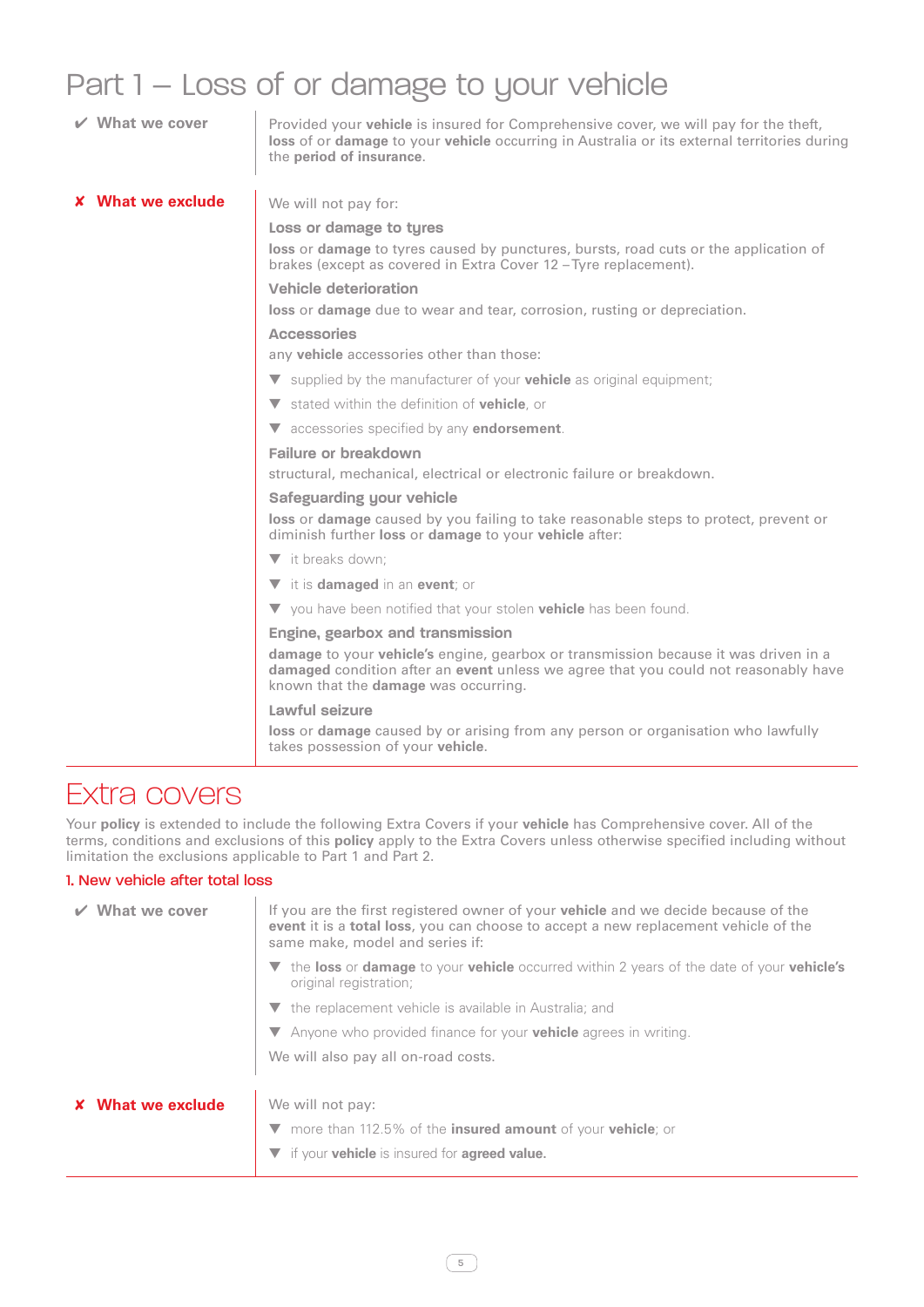#### 2. Personal effects

| $\vee$ What we cover     | We will pay the reasonable costs of repair or replacement if your or the authorised<br>driver's personal effects are damaged or lost as a result of your vehicle being:                                                                                                               |
|--------------------------|---------------------------------------------------------------------------------------------------------------------------------------------------------------------------------------------------------------------------------------------------------------------------------------|
|                          | ▼ damaged as a result of the event, or                                                                                                                                                                                                                                                |
|                          | v stolen as a result of forcible entry to your vehicle.                                                                                                                                                                                                                               |
| <b>X</b> What we exclude | We will not pay:                                                                                                                                                                                                                                                                      |
|                          | ▼ more than \$1,000 for any one event;                                                                                                                                                                                                                                                |
|                          | if such <b>personal effects</b> are insured under<br>▼<br>another policy.                                                                                                                                                                                                             |
| 3. Funeral expenses      |                                                                                                                                                                                                                                                                                       |
| $\vee$ What we cover     | We will pay the associated burial or cremation costs if the driver of your vehicle<br>sustains a fatal injury during the event, and travel costs within Australia or its external<br>territories, for the deceased driver or any member of the deceased driver's immediate<br>family. |
|                          | This benefit will not be reduced by any accident compensation.                                                                                                                                                                                                                        |
| <b>X</b> What we exclude | We will not pay more than \$5,000 for any one event.                                                                                                                                                                                                                                  |
|                          | We will not pay if the death happens:                                                                                                                                                                                                                                                 |
|                          | $\blacktriangledown$ more than 12 months from the date of the <b>event</b> : or                                                                                                                                                                                                       |
|                          | because the driver committed suicide.<br>$\blacktriangledown$                                                                                                                                                                                                                         |
|                          | We will not pay if we have paid an amount for the 'Personal accident' Extra Cover.                                                                                                                                                                                                    |
| 4. Personal accident     |                                                                                                                                                                                                                                                                                       |
| $\vee$ What we cover     | We will pay \$5,000 if your vehicle was being driven by you or any authorised driver<br>and, as a direct and sole result of the event, the driver:                                                                                                                                    |
|                          | ▼ permanently and totally loses sight in one or both eyes; or                                                                                                                                                                                                                         |
|                          | permanently and totally loses the efficient use of one or both hands or feet.<br>▼                                                                                                                                                                                                    |
|                          | We pay the driver.                                                                                                                                                                                                                                                                    |
| <b>What we exclude</b>   | We will not pay more than \$5,000 for any one event.                                                                                                                                                                                                                                  |
|                          | We will not pay if the loss happens:                                                                                                                                                                                                                                                  |
|                          | ▼ more than 12 months from the date of the event; or                                                                                                                                                                                                                                  |
|                          | because the driver attempted to commit suicide.<br>▼                                                                                                                                                                                                                                  |
|                          | We will not pay if we have paid an amount for the 'Funeral expenses' Extra Cover.                                                                                                                                                                                                     |
|                          |                                                                                                                                                                                                                                                                                       |
| 5. Emergency repairs     |                                                                                                                                                                                                                                                                                       |
| What we cover            | We will pay reasonable costs if you need emergency repairs so you can get your<br>vehicle to your destination or a repairer after the event.                                                                                                                                          |
|                          | If you need emergency repairs we give you the authority to arrange these matters on<br>our behalf. You must produce tax invoices and receipts for all costs if we ask for them.                                                                                                       |
| <b>X</b> What we exclude | We will not pay more than \$500 for any one event.                                                                                                                                                                                                                                    |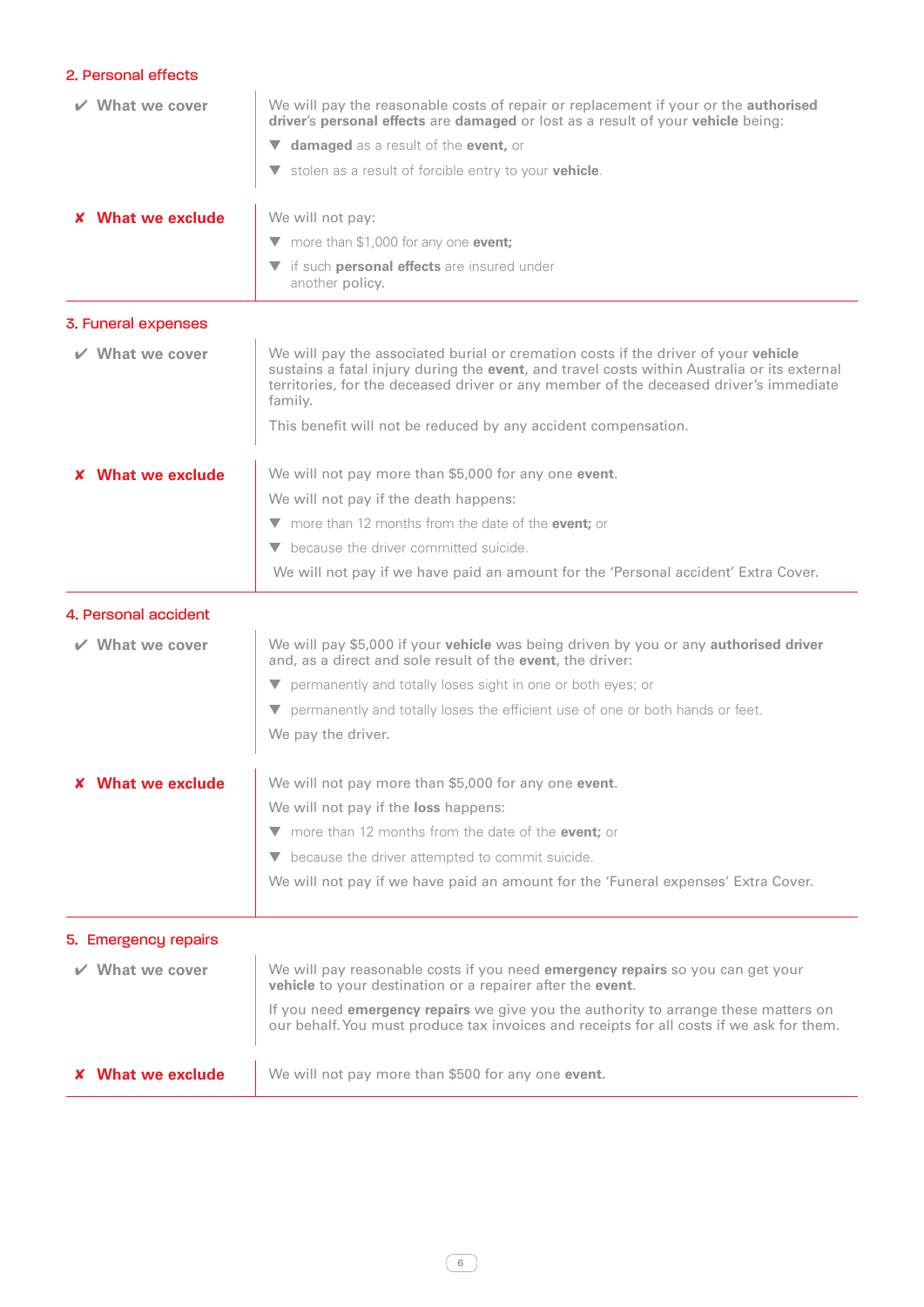## 6. Emergency travel

| $\vee$ What we cover       | We will pay reasonable costs of emergency travel for you or the <b>authorised driver</b> and<br>any vehicle occupants if your vehicle was unroadworthy or unsafe to drive following<br>the event. If you need emergency travel we give you the authority to arrange these<br>matters on our behalf. You must produce tax invoices and receipts for all costs if we<br>ask for them. |
|----------------------------|-------------------------------------------------------------------------------------------------------------------------------------------------------------------------------------------------------------------------------------------------------------------------------------------------------------------------------------------------------------------------------------|
| <b>X</b> What we exclude   | We will not pay more than \$2,250 for any one event.                                                                                                                                                                                                                                                                                                                                |
| 7. Emergency accommodation |                                                                                                                                                                                                                                                                                                                                                                                     |
| $\vee$ What we cover       | We will pay reasonable costs for temporary accommodation for your or the authorised<br>driver's emergency accommodation if the event was more than 100km from your home<br>or the authorised driver's home and your vehicle was unroadworthy<br>or unsafe to drive.                                                                                                                 |
|                            | If you need overnight accommodation we give you the authority to arrange these<br>matters on our behalf. You must produce tax invoices and receipts for all costs if we<br>ask for them.                                                                                                                                                                                            |
| <b>X</b> What we exclude   | We will not pay more than \$2,250 for any one event.                                                                                                                                                                                                                                                                                                                                |
| 8. Removal of debris       |                                                                                                                                                                                                                                                                                                                                                                                     |
| $\vee$ What we cover       | If you are liable to pay the cost of cleaning up or removing goods that have fallen off<br>your vehicle because it was in a collision or it overturned, we will pay those reasonable<br>costs. You must provide invoices or other proof of payment of costs if we ask for them.                                                                                                     |
| <b>X</b> What we exclude   | We will not pay more than \$25,000 for any one event.                                                                                                                                                                                                                                                                                                                               |
| 9. Vehicle modifications   |                                                                                                                                                                                                                                                                                                                                                                                     |
| $\vee$ What we cover       | We will pay the reasonable costs of modifying your vehicle for any driver of your<br>vehicle who is permanently disabled following the event.                                                                                                                                                                                                                                       |
| <b>X</b> What we exclude   | We will not pay more than \$3,000 for any one event.                                                                                                                                                                                                                                                                                                                                |
| 10. Towing and storage     |                                                                                                                                                                                                                                                                                                                                                                                     |
| What we cover              | We will pay the reasonable and necessary costs of towing your vehicle when your<br>vehicle cannot be driven to:                                                                                                                                                                                                                                                                     |
|                            | our nearest Assessing Centre;                                                                                                                                                                                                                                                                                                                                                       |
|                            | a recommended repairer that we nominate; or<br>V                                                                                                                                                                                                                                                                                                                                    |
|                            | a repairer we agree to.<br>v.                                                                                                                                                                                                                                                                                                                                                       |
|                            | We will also pay the reasonable costs of storing your vehicle.                                                                                                                                                                                                                                                                                                                      |
| <b>What we exclude</b>     | We do not cover storage costs for any period after your claim is settled.                                                                                                                                                                                                                                                                                                           |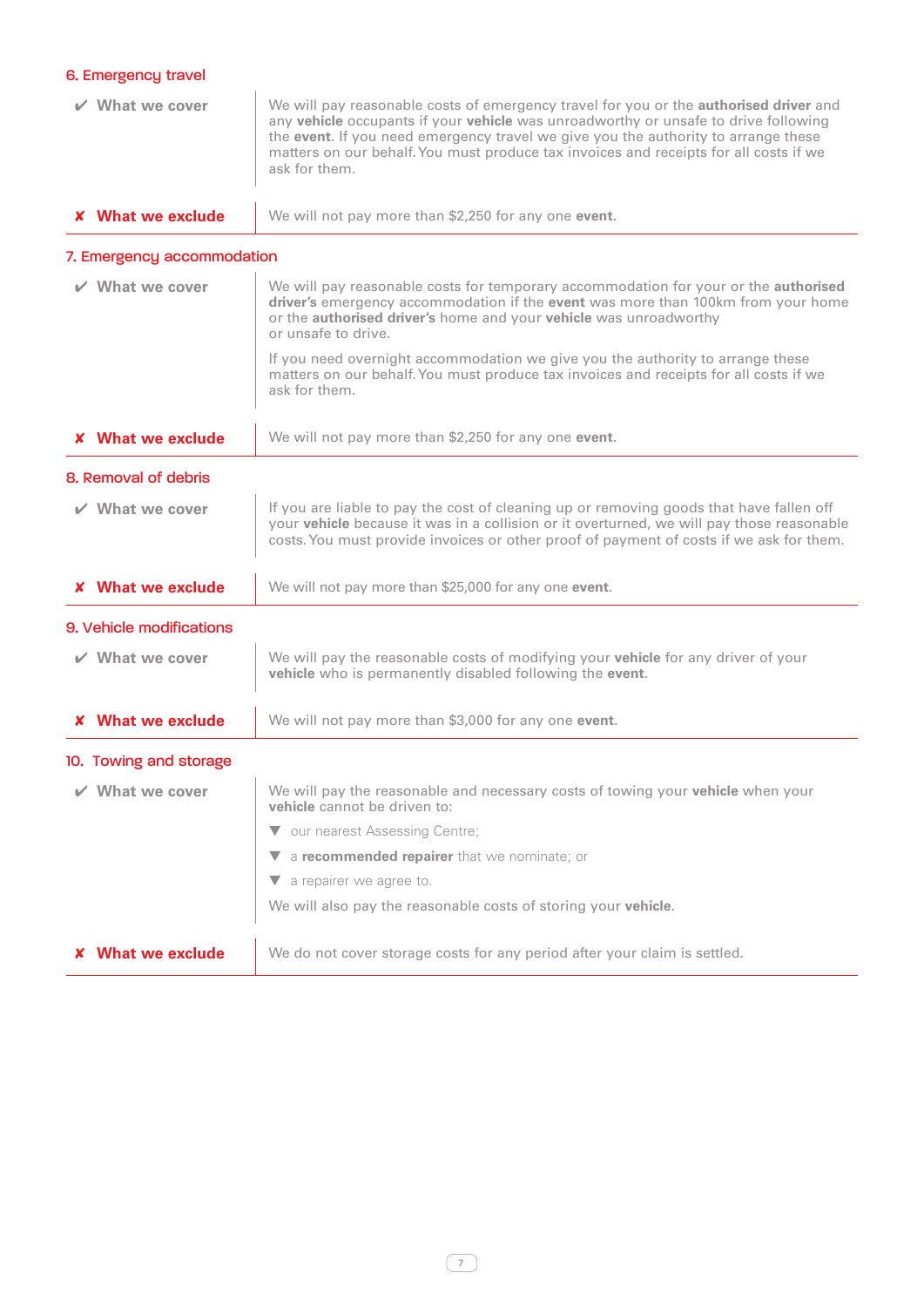#### 11. Hire vehicle after theft

| $\vee$ What we cover     | We will pay the reasonable cost of hiring a vehicle of a similar make and model to your<br>vehicle for up to 30 days if your vehicle is stolen and either not found or is found but is<br>not drivable. This benefit stops before the 30 day limit if:                             |
|--------------------------|------------------------------------------------------------------------------------------------------------------------------------------------------------------------------------------------------------------------------------------------------------------------------------|
|                          | ▼ your <b>vehicle</b> is returned undamaged;                                                                                                                                                                                                                                       |
|                          | $\blacktriangledown$ we repair your <b>vehicle</b> and return it to you; or                                                                                                                                                                                                        |
|                          | $\blacktriangledown$ we have settled your claim.                                                                                                                                                                                                                                   |
|                          | You are responsible for all running costs and extras of the hire vehicle, including<br>paying the deposit, security bond, fuel and any upgrade costs. You are responsible for<br>paying all costs for any period you continue to use the hire vehicle after this benefit<br>stops. |
|                          | If you withdraw your claim or we refuse to accept it you might have to refund us any<br>payments for the hire vehicle we have already made.                                                                                                                                        |
|                          |                                                                                                                                                                                                                                                                                    |
| <b>X</b> What we exclude | For any one event, we will not pay more than \$3,000.                                                                                                                                                                                                                              |
| 12. Tyre replacement     |                                                                                                                                                                                                                                                                                    |
| $\vee$ What we cover     | If any tyre on your <b>vehicle</b> cannot be used as a direct result of the <b>event</b> we will pay<br>the cost to replace the tyre with a tyre of similar make and specification.                                                                                                |
| <b>X</b> What we exclude | We will not pay:                                                                                                                                                                                                                                                                   |
|                          | $\blacktriangledown$ when the condition of the <b>damaged</b> tyre's remaining tread means that the tyre does not<br>conform with legal requirements; or                                                                                                                           |

## Additional benefits

Your **policy** is extended to include the following Additional Benefits if your **vehicle** has Comprehensive cover. All of the terms, conditions and exclusions of this **policy** apply to the Additional Benefits unless otherwise specified including without limitation the exclusions applicable to Part 1 and Part 2.

#### 1. Two-wheel or box trailer

| What we cover            | When your two-wheel trailer or box trailer is attached to or being towed by your<br>vehicle, we will cover loss or damage to your trailer caused by an event during the<br>period of insurance. |
|--------------------------|-------------------------------------------------------------------------------------------------------------------------------------------------------------------------------------------------|
| <b>X</b> What we exclude | We will not pay more than \$1,000 for any one event.                                                                                                                                            |
|                          | No excess is payable for any claim accepted by us under this Additional Benefit.                                                                                                                |
| 2. Locks and keys        |                                                                                                                                                                                                 |
| What we cover            | We will pay the cost of replacing the keys or re-coding your <b>vehicle's</b> locks if, during<br>the period of insurance, the keys to your vehicle:                                            |
|                          | $\blacktriangledown$ have been stolen (even if your <b>vehicle</b> was not);                                                                                                                    |
|                          | have been <b>damaged</b> or lost after an <b>event</b> as a result of which we have paid a claim<br>under Part 1: or                                                                            |
|                          | T may have been duplicated and there are reasonable grounds to believe so.                                                                                                                      |
| What we exclude          | We will not pay more than \$5,000 for any one event.                                                                                                                                            |
|                          | You must pay the basic excess applicable to your vehicle for any claim accepted under<br>this Additional Benefit.                                                                               |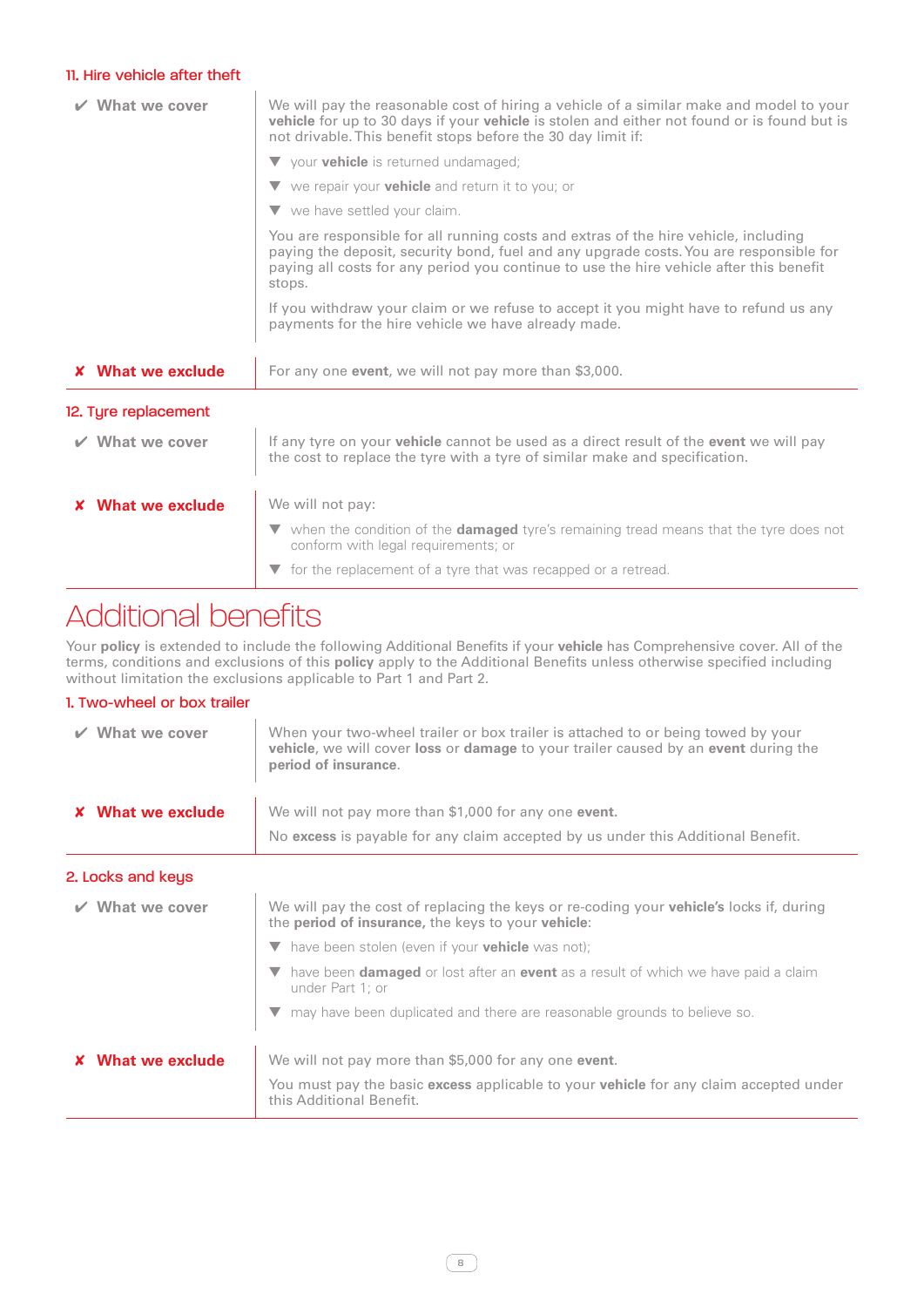#### 3. Hired vehicle

| What we cover            | If you hire a car, 4WD, utility or van of not more than 2 tonne carrying capacity:                                                                                                                                                                                                                                                         |
|--------------------------|--------------------------------------------------------------------------------------------------------------------------------------------------------------------------------------------------------------------------------------------------------------------------------------------------------------------------------------------|
|                          | (a) but do not insure it with the hiring company, we will pay for:                                                                                                                                                                                                                                                                         |
|                          | the theft, loss of or damage to that hire vehicle during the period of insurance;<br>and                                                                                                                                                                                                                                                   |
|                          | ▼ your legal liability for another person's personal injury or damage to another<br>person's property in the <b>period of insurance</b> which you cause while you are<br>driving or in control of the hired vehicle.                                                                                                                       |
|                          | Please refer to page 15 of this PDS under what we pay for legal liability under this<br><b>Additional Benefit.</b>                                                                                                                                                                                                                         |
|                          | and you did insure the hired vehicle with the hiring company for the theft, <b>loss</b> or <b>damage</b><br>(b)<br>or legal liability, we will pay any excess you are required to pay to the hiring company<br>under that insurance for theft, <b>loss</b> or <b>damage</b> to that hire vehicle during the <b>period of</b><br>insurance. |
| <b>X</b> What we exclude | We will not pay more than \$40,000 for the <b>loss</b> or <b>damage</b> to the hired vehicle or the<br>hired vehicle excess for any one event.                                                                                                                                                                                             |
|                          | You must pay to us an excess of \$500 (unless another amount is shown on any<br>endorsement) for any claim accepted by us under this Additional Benefit.                                                                                                                                                                                   |

#### 4. Recovery costs – no damage

| What we cover   | We will pay the reasonable cost of removing your <b>vehicle</b> to a place of safety following<br>it becoming immobilised, bogged or stranded in the <b>period of insurance</b> even if there<br>is no damage to your vehicle. |
|-----------------|--------------------------------------------------------------------------------------------------------------------------------------------------------------------------------------------------------------------------------|
|                 | You must pay:                                                                                                                                                                                                                  |
|                 | $\blacktriangledown$ for the recovery costs after recovery; and                                                                                                                                                                |
|                 | provide tax invoices and receipts for all costs if we ask for them.                                                                                                                                                            |
|                 |                                                                                                                                                                                                                                |
| What we exclude | We will not pay more than \$5,000 for any claim under this Additional Benefit.                                                                                                                                                 |
|                 | This Additional Benefit does not apply if your <b>vehicle</b> is immobilised, bogged or<br>stranded solely as a result of <b>vehicle</b> failure or breakdown.                                                                 |
|                 | You must pay the basic <b>excess</b> applicable to your <b>vehicle</b> for any claim under this<br>Additional Benefit.                                                                                                         |

#### 5. Vehicles being test driven by you

| What we cover   | If a vehicle is being demonstrated to you or test driven by you or your <b>authorised</b><br>driver during the period of insurance, we will cover your legal liability for: |
|-----------------|-----------------------------------------------------------------------------------------------------------------------------------------------------------------------------|
|                 | $\blacktriangledown$ theft, <b>loss</b> of or <b>damage</b> to that vehicle; or                                                                                             |
|                 | another person's <b>personal injury</b> or <b>damage to property</b> in connection with the use of<br>that vehicle.                                                         |
|                 | Please refer to page 15 under what we pay for legal liability under this Additional<br>Benefit.                                                                             |
| What we exclude | We will not pay:                                                                                                                                                            |
|                 | $\blacktriangledown$ more than \$40,000 for theft of, loss or damage to the demonstration or test driven<br>vehicle:                                                        |
|                 | if the demonstration or test driven vehicle is a customers vehicle or being test driven for<br>the purposes of repair, restoration or modification.                         |
|                 | No excess is payable for any claim accepted under this Additional Benefit.                                                                                                  |

 $\circledcirc$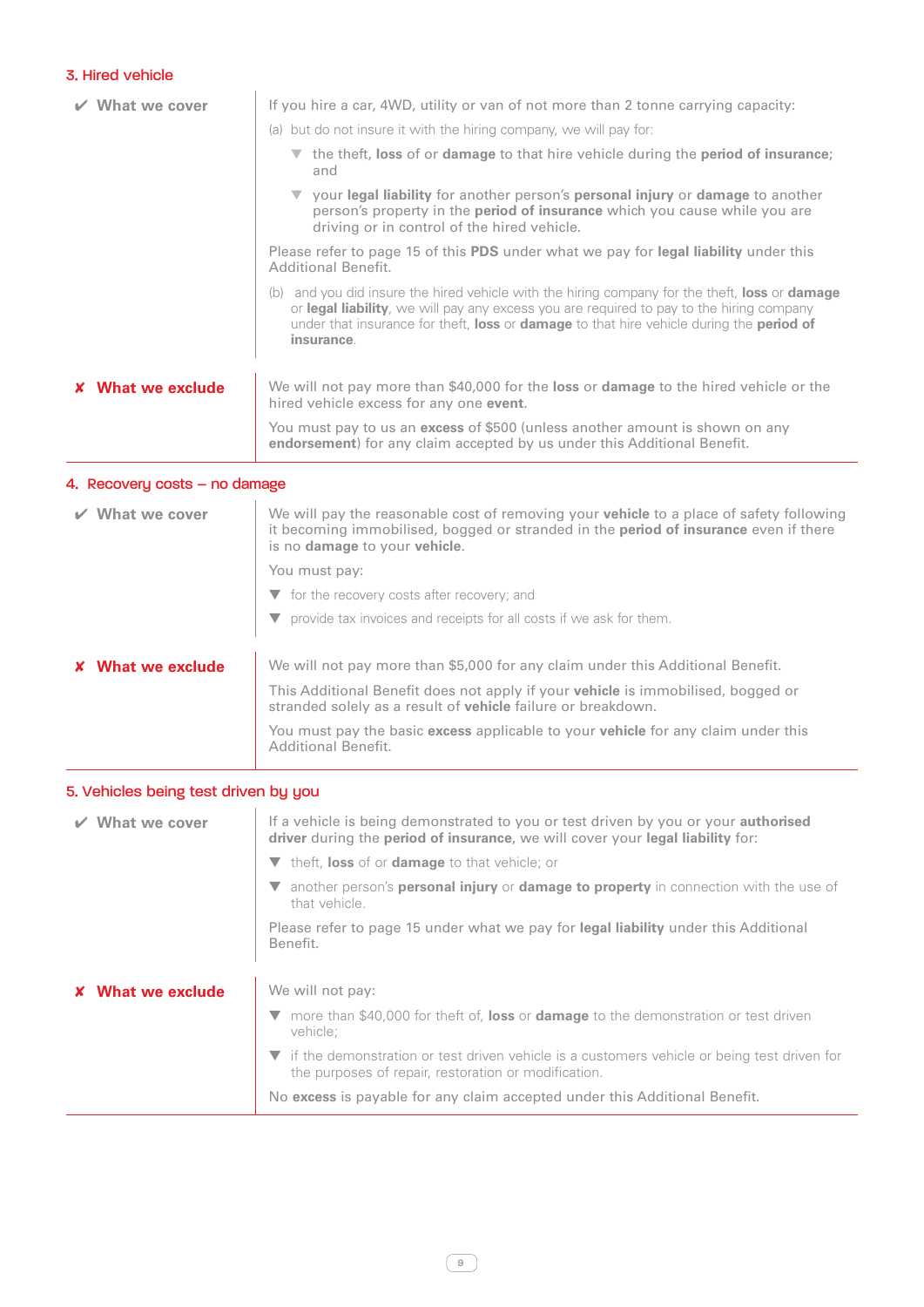## What we pay

If we agree to pay a claim under Part 1, we will either pay you for a **partial loss** or a **total loss**. This is determined by the extent of the **loss** or **damage**, the cost of repair or replacement and the value of your **vehicle**.

If we agree to pay a claim for **legal liability** under any Additional Benefit in this Part, the "Limits to what we pay" in Part 2 will apply.

#### Total loss

If we accept a claim and decide your **vehicle** is a **total loss** and the conditions applying to Extra Cover 1 – 'New vehicle after total loss' are met, you can choose to accept a new replacement vehicle of the same make, model and series as your **vehicle**.

If Extra Cover 1 – 'New vehicle after total loss' does not apply we will settle your claim one of the following ways:

#### (a) **Market Value** or **Insured Amount**

- If the **insured amount** of your **vehicle** is shown on the **schedule** as **'market value'**, we will pay you the **market value** of your **vehicle**.
- If the **insured amount** of your **vehicle** is shown on the **schedule** as a figure in dollars, we will pay you the lesser of the **market value** or the **insured amount**.

The **market value** or **insured amount** of your **vehicle** includes accessories defined as your **vehicle** plus any agreed accessory specified on your **schedule**.

Any **excess** or unpaid premium you must pay is deducted from the amount we pay.

If we pay the **market value** or **insured amount** as a result of a **total loss** then your cover for that **vehicle** comes to an end. There will be no refund of the premium.

#### (b) **Agreed Value**

If the **agreed value endorsement** applies to your **vehicle**, we will pay you the **agreed value** amount inclusive of GST.

The **agreed value** of your **vehicle** includes accessories defined as your **vehicle** plus any agreed accessory specified on your **schedule**.

The **agreed value** shown on your **schedule** is the most we will pay for theft, **loss** or **damage** to your **vehicle**.

Any **excess** or unpaid premium you must pay is deducted from the amount we pay.

If we pay the **agreed value** as a result of a **total loss** then your cover for that **vehicle** comes to an end. There will be no refund of the premium.

**Applicable to (a) and (b):**

Your **vehicle**, including any unexpired premium, registration and Compulsory Third Party insurance, becomes our property when we pay you for the **total loss**.

If another party (eg. a bank) has an interest in your **vehicle** and it is a **total loss**, we pay them (instead of you) what you owe them up to the amount you are entitled to under this **policy**. If this amount is less than the full amount payable under the **policy**, we pay you the balance.

If you make a claim and another party is entitled to the salvage of your **vehicle**, we will pay you or them the **market value** or **insured amount**, less our estimate of the salvage value, less any **excess** and unpaid premium.

For an example of how we settle a total loss claim, see pages 21 and 22 of this **PDS**.

#### Partial loss

If we agree to pay a claim and decide your **vehicle** is a **partial loss**, we can arrange the repairs with a **recommended repairer** if one is available, or alternatively you can choose your own repairer and arrange repairs with them.

Where we are able to provide you with access to one of our **recommended repairers**, we will offer you a choice if there is more than one in your area. However, we may only be able to nominate one **recommended repairer** if there are no others available.

Where we are unable to provide you with access to one of our **recommended repairers**, we will require you to choose your own repairer.

If we authorise repairs with a **recommended repairer** or your own repairer we will:

- ▼ authorise the repair of your **vehicle** to the same or reasonably similar condition and standard it was immediately before the **event**;
- ▼ authorise only the use of new parts or parts which are consistent with the age and condition of your **vehicle** (which may include using non genuine and/or recycled parts);
- ▼ authorise only the use of manufacturer's approved parts if your **vehicle** is under warranty, but not when your **vehicle** has an extended warranty or for windscreen replacement;
- ▼ only pay the **market value** of damaged parts we consider to be obsolete;
- ▼ replace damaged windscreen or window glass with glass which may not be produced by the original manufacturer but will meet Australian Design Rules; and
- guarantee the quality of materials and workmanship in respect of the repairs for the life of the **vehicle**.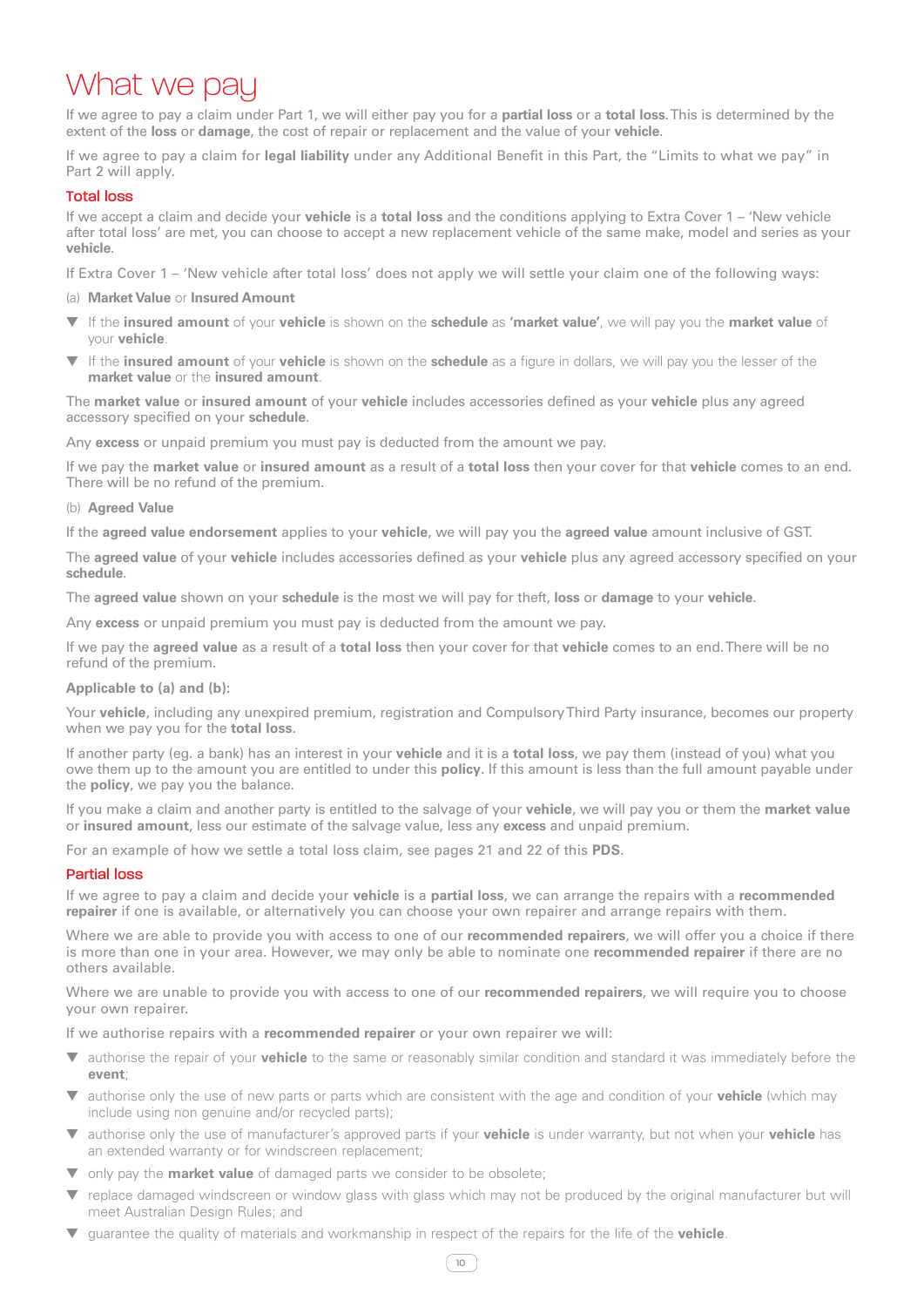Any repairer we authorise to repair your **vehicle** may sub-contract some of the repairs to a person of their choice. This will usually occur when the repairer is unable to perform the repairs themselves.

If you choose your own repairer and we do not authorise repairs, we:

- ▼ will pay an amount equal to the **reasonable repair costs**; and
- ▼ will not provide any guarantee for the quality of materials and workmanship in respect of the repairs.

We are not responsible for the costs which occur because of delays in delivery of parts. If a part is not available in Australia, we will pay the cost of surface freight from the nearest reasonable source of supply.

You are responsible for the cost of any air-conditioning refit, re-gas or modification required by law.

You may have to contribute to the cost of replacing or repairing tyres, engines, accessories, paintwork, bodywork, radiators, batteries, interior trims, or caravan annexes affected by wear and tear or rust and corrosion. How much you are required to pay will depend on how worn we consider these items were when the **damage** happened. If you do not agree to pay these amounts we will pay you the **reasonable repair costs** less any contribution charges.

We will subtract any **excess** that may apply.

For an example of how we settle a **partial loss** claim, see page 22 of this **PDS**.

#### **Lifetime guarantee for repairs**

If we authorise repairs for your **vehicle**, we will guarantee the repairs against any defect due to workmanship or faulty material for the life of your **vehicle**.

If you choose your own repairer and we pay **reasonable repair costs** instead of authorising repairs, we will not provide a lifetime guarantee for the repairs.

#### **Underinsurance Condition**

If at the time of the **loss** or **damage**, your **vehicle** was insured for less than 80% of its **market value** and we decide your **vehicle** is:

▼ a **total loss**, this underinsurance condition does not apply.

▼ a **partial loss**, we will pay the same proportion of the **loss** as the **insured amount** bears to 80% of the **market value** of your **vehicle**.

This underinsurance condition does not apply if your **vehicle** is a car, 4WD, utility or van of not more than 2 tonne carrying capacity.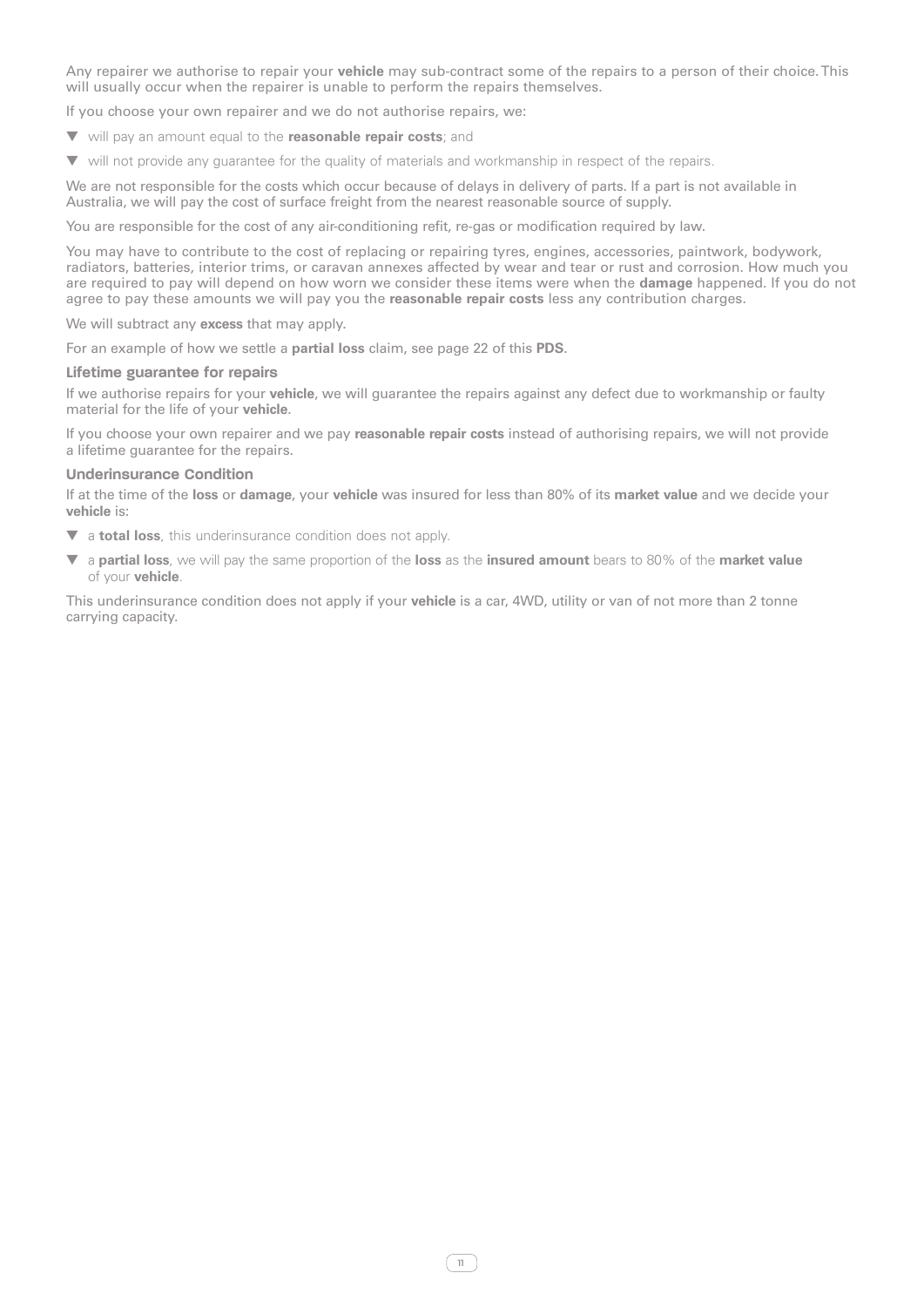### Part 2 – Legal liability

### What your vehicle also means

For the purposes of Part 2, your **vehicle** also means:

- ▼ a trailer;
- ▼ a caravan, or
- ▼ another vehicle which has broken down;

that is being towed by your **vehicle** or a **substitute vehicle** legally and not for reward; and

▼ a **substitute vehicle**.

### What is legal liability?

**Legal liability** means that an Australian court or a court of an Australian external territory finds, or we accept, that:

- ▼ you;
- ▼ an **authorised driver**;
- ▼ a passenger in your **vehicle** is, or
- ▼ your employer, principal or business partner;

are legally responsible to pay compensation for:

- ▼ **loss** of or **damage to property** owned or controlled by someone else; or
- ▼ **personal injury** to another person (but only where the **legal liability** is not covered or capable of being covered by any compulsory third party insurance or public liability insurance)

caused by **event** which occurs during the **period of insurance** in Australia or its external territories.

| $\vee$ What we cover     | We will pay a claim for your legal liability if the event giving rise to that legal liability<br>was not expected or intended, and the event was caused by:                                                                                                                                                                                                     |  |  |  |
|--------------------------|-----------------------------------------------------------------------------------------------------------------------------------------------------------------------------------------------------------------------------------------------------------------------------------------------------------------------------------------------------------------|--|--|--|
|                          | ▼ you or an <b>authorised driver</b> driving, using or being in charge of your <b>vehicle</b> ;                                                                                                                                                                                                                                                                 |  |  |  |
|                          | ▼ goods being carried by or falling from your vehicle;                                                                                                                                                                                                                                                                                                          |  |  |  |
|                          | loading goods onto your <b>vehicle</b> from a fixed place of rest directly beside your <b>vehicle</b> ;<br>$\blacktriangledown$                                                                                                                                                                                                                                 |  |  |  |
|                          | unloading goods off your <b>vehicle</b> to a fixed place of rest directly beside your <b>vehicle</b> ; or<br>$\blacktriangledown$                                                                                                                                                                                                                               |  |  |  |
|                          | a passenger in your <b>vehicle</b> with your permission while travelling or getting in or getting<br>▼<br>out of your <b>vehicle</b> .                                                                                                                                                                                                                          |  |  |  |
| <b>X</b> What we exclude | We will not pay for your legal liability:                                                                                                                                                                                                                                                                                                                       |  |  |  |
|                          | ▼ for anything excluded by any other 'what we exclude' section in Part 1 or Part 2 in this<br>policy;                                                                                                                                                                                                                                                           |  |  |  |
|                          | ▼ which is a direct or indirect result of discharge or escape of <b>contaminants or pollutants</b><br>or dangerous goods from your vehicle unless they are substances you are legally<br>allowed to carry;                                                                                                                                                      |  |  |  |
|                          | T for loss of or damage to property you own, control or are responsible for, or which<br>belongs to someone who normally lives with you. However, this exclusion will not apply<br>to your legal liability for damage to motor vehicles belonging to an employee or visitor<br>which occurs within the confines of a private car park owned or operated by you; |  |  |  |
|                          | $\blacktriangledown$ for <b>personal injury</b> to anyone who was your <b>employee</b> at the time of the <b>event</b> ;                                                                                                                                                                                                                                        |  |  |  |
|                          | ▼ for personal injury if you were or anyone else was required by law to have insurance for<br>compensation, damages or similar insurance for injury (eg. compulsory third party insurance<br>or workers compensation required by law);                                                                                                                          |  |  |  |
|                          | The Stripture of Australia; The Your verticle is registered in the Northern Territory of Australia;                                                                                                                                                                                                                                                             |  |  |  |
|                          | ▼ where you cause your own <b>personal injury</b> , or if you injure or cause the death of<br>someone who normally lives with you;                                                                                                                                                                                                                              |  |  |  |
|                          | $\blacktriangledown$ if at the time of the <b>event</b> your <b>vehicle</b> is being driven or used at, in or on any <b>aircraft</b>                                                                                                                                                                                                                            |  |  |  |

12

takeoffs or landings;

hangar or any part of an airport or airfield used by **aircraft** for loading, unloading, taxiing,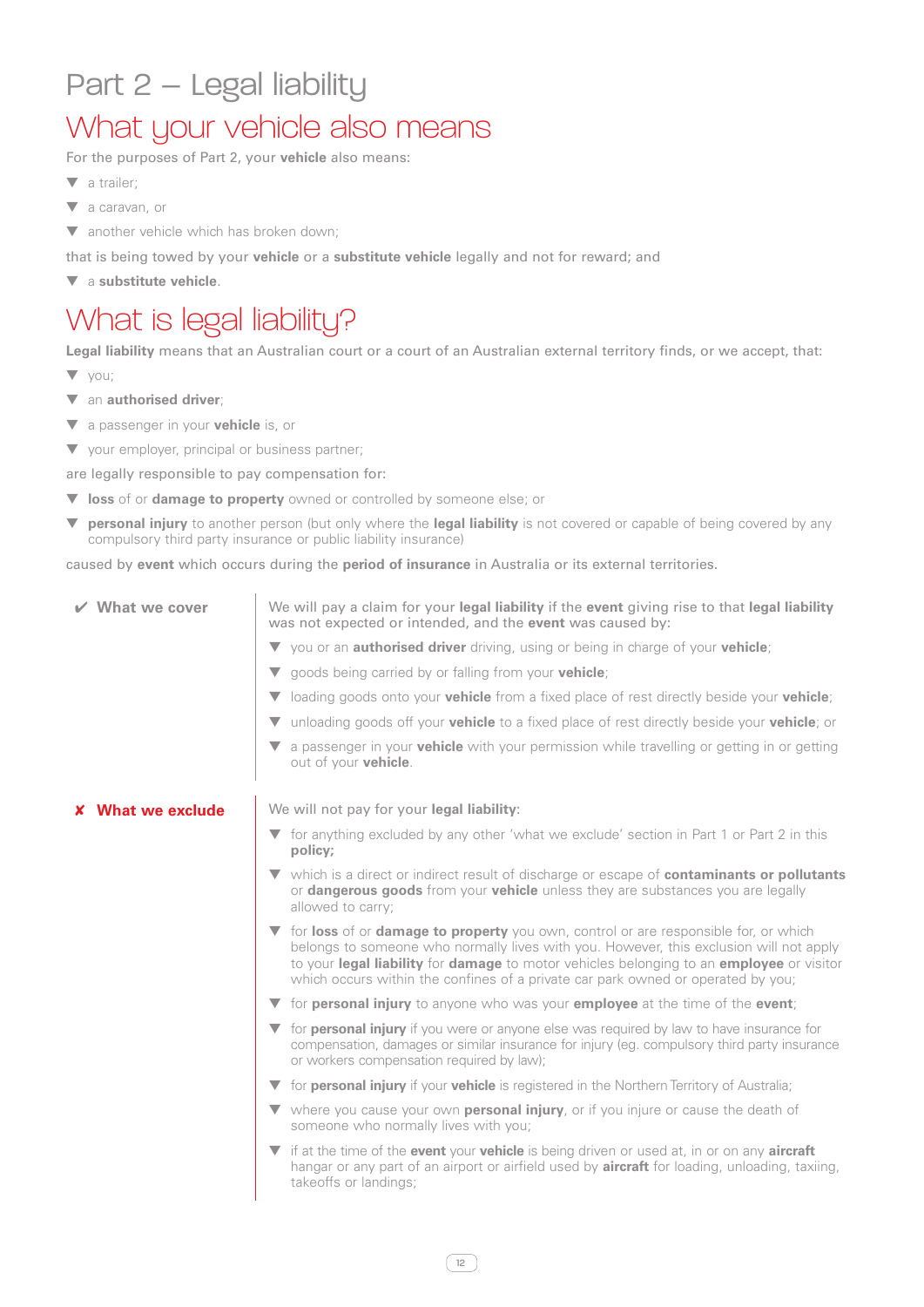- for **personal injury** if at the time of the **event** your **vehicle** is being used as a show, carnival or festival attraction, parade float or for any similar activity;
- ▼ because of an agreement you or anyone insured under this **policy** enters into, unless **legal liability** would have applied anyway;
- occurring because you, an **authorised driver** of your **vehicle**, a passenger in your **vehicle**, or your employer, principal or business partner agreed to accept liability;
- ▼ resulting from the use of your **vehicle** if it was unregistered at the time of the **event**.
- ▼ in respect of fuel contamination caused by you delivering:
	- ▼ the incorrect type of fuel; or
	- ▼ the fuel to the incorrect place;
- ▼ for **damage to property** resulting from an **event** arising out of the use of your **vehicle** while it is digging, excavating, boring or drilling.

However, we will pay if your **vehicle** is being used for the sole purpose of travelling to or from any work site or transporting or carting goods at the time of the **event** and is not being used at the time of the **event** for any other purpose including any specific activity for which the **vehicle** was designed.

- ▼ to pay fines or punitive, exemplary or aggravated damages;
- ▼ arising directly or indirectly from:
	- ▼ the transportation, distribution, and or storage of asbestos;
	- ▼ any material containing asbestos or any process of decontamination, treatment or control of asbestos;

This will only apply to **personal injury** arising in consequence of inhalation of asbestos fibre, and to **loss** or **damage to property** due to the presence of asbestos.

for **personal injury** or **loss** of or **damage to property** arising directly or indirectly out of the actual, alleged or threatened discharge, dispersal, release or escape of **contaminants or pollutants** into or upon any property, land, the atmosphere, water course or body of water (including ground water). However this exclusion does not apply to Additional Benefit 1 – 'Pollution'.

### Extra covers

We will also provide the following Extra Cover in this section. All of the terms, conditions and exclusions of this **policy** apply to the Extra Covers unless otherwise specified including without limitation the exclusions applicable to Part 1 and Part 2.

#### 1. Damage by uninsured drivers

| What we cover          | Applicable if your <b>vehicle</b> is insured for Legal Liability Only.                                                                                                                            |
|------------------------|---------------------------------------------------------------------------------------------------------------------------------------------------------------------------------------------------|
|                        | <b>Loss</b> of or <b>damage</b> to your <b>vehicle</b> in an <b>event</b> as a result of a collision with another<br>vehicle driven by an uninsured driver.                                       |
|                        | A driver is uninsured if neither the driver nor the owner of the other vehicle had an<br>insurance policy that would cover them for the <b>loss</b> or <b>damage</b> to your <b>vehicle</b> .     |
|                        | We only pay if:                                                                                                                                                                                   |
|                        | $\blacktriangledown$ you show the event was the fault of the uninsured driver and we agree; and                                                                                                   |
|                        | $\blacktriangledown$ you can identify the other vehicle and its driver (name, residential address, phone<br>number and registration details).                                                     |
| <b>What we exclude</b> | We will not pay more than \$5,000 or the <b>market value</b> of your <b>vehicle</b> (whichever is<br>less), for <b>loss</b> of or <b>damage</b> to your <b>vehicle</b> for any one <b>event</b> . |
|                        | We will deduct:                                                                                                                                                                                   |
|                        | ▼ any excess that may apply to your vehicle, and                                                                                                                                                  |
|                        | the residual value of your <b>vehicle</b> if it is not repairable (you keep the damaged <b>vehicle</b> ).                                                                                         |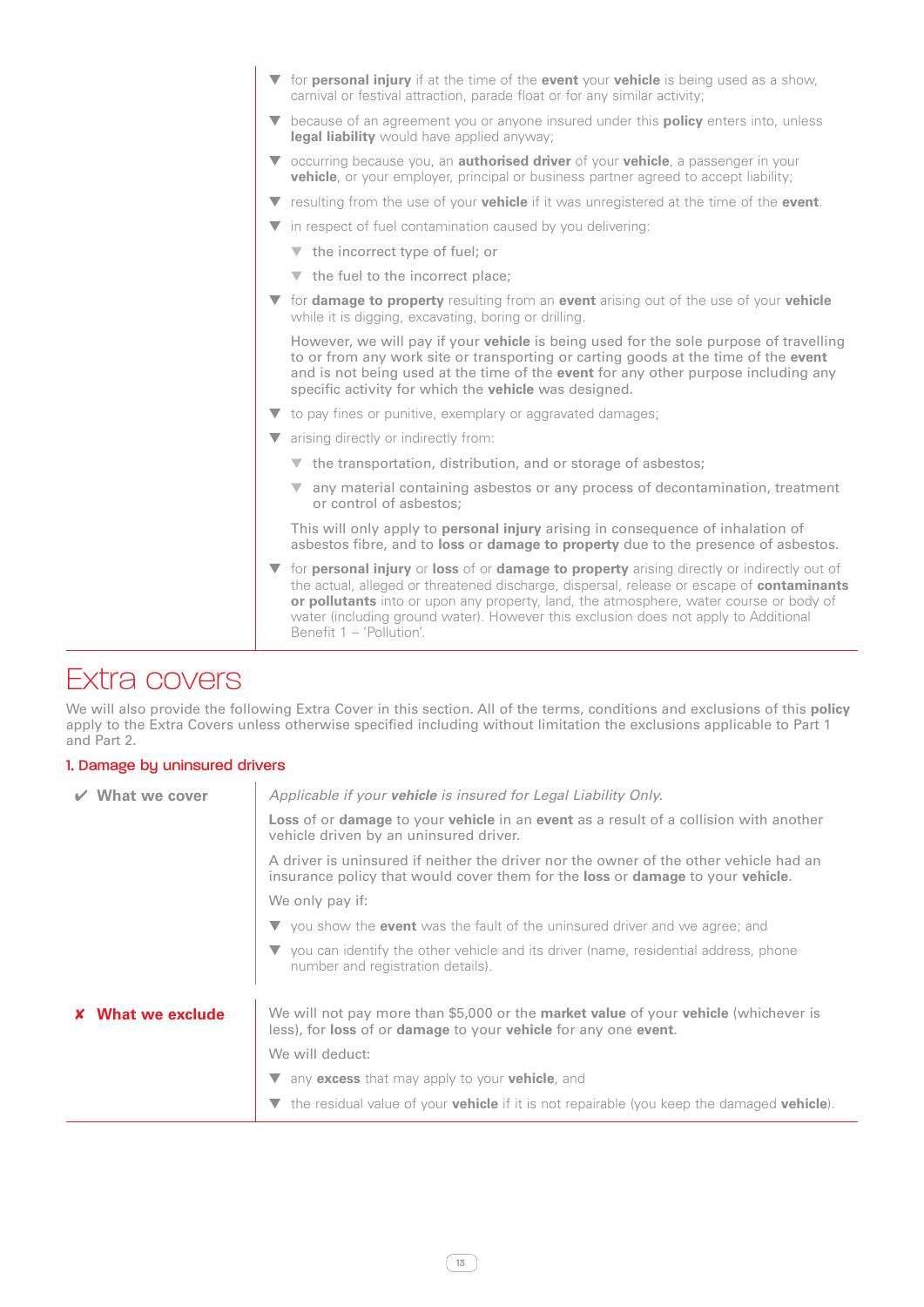#### 2. Emergency Services

✔ **What we cover** If we agree to pay a claim under Part 1 or Part 2, we will also pay the reasonable costs and charges levied by the police force or fire brigade or authority due to your **vehicle** causing the attendance of a member of the: ▼ fire brigade or authority for the purpose of fire extinguishment or other purposes; and/or ▼ police force; at the accident site.

### Additional benefits

We will also provide the following Additional Benefits. All of the terms, conditions and exclusions of this **policy** apply to the Additional Benefits unless otherwise specified including without limitation the exclusions applicable to Part 1 and Part 2. The **event** giving rise to the **legal liability** must not have been expected or intended.

#### 1. Pollution

| What we cover                  | Your legal liability arising directly or indirectly out of the actual, alleged or threatened<br>discharge, dispersal, release or escape of contaminants or pollutants into or upon any<br>property, land, the atmosphere, water course or body of water (including ground<br>water), where such discharge, dispersal, release or escape: |  |  |  |
|--------------------------------|------------------------------------------------------------------------------------------------------------------------------------------------------------------------------------------------------------------------------------------------------------------------------------------------------------------------------------------|--|--|--|
|                                | is caused by or in connection with the operation ownership possession or use by you or<br>your behalf of any <b>vehicle</b> ;                                                                                                                                                                                                            |  |  |  |
|                                | $\blacktriangledown$ is caused by a sudden identifiable unintended and unexpected <b>event</b> ;                                                                                                                                                                                                                                         |  |  |  |
|                                | <b>v</b> takes place in its entirety at a specific point in time during the <b>period of insurance</b> ; and                                                                                                                                                                                                                             |  |  |  |
|                                | does not relate to any property, land, air, water course or body of water which you own,<br>occupy or have in your custody or control.                                                                                                                                                                                                   |  |  |  |
|                                | We will also only pay for clean up or removal costs if they are caused by such<br>an incident.                                                                                                                                                                                                                                           |  |  |  |
| <b>X</b> What we exclude       | We will not pay:                                                                                                                                                                                                                                                                                                                         |  |  |  |
|                                | $\blacktriangledown$ more than \$500,000 for any one <b>event</b> ; or                                                                                                                                                                                                                                                                   |  |  |  |
|                                | $\blacktriangledown$ if the contaminants or pollutants are dangerous goods.                                                                                                                                                                                                                                                              |  |  |  |
| 2. Non-owned vehicle liability |                                                                                                                                                                                                                                                                                                                                          |  |  |  |
| $\vee$ What we cover           | Your legal liability as set out in Part 2, in respect of any vehicle not owned or supplied by<br>you while that vehicle is being used or driven by you or an <b>authorised driver</b> in connection                                                                                                                                      |  |  |  |

✘ **What we exclude** You must pay to us an **excess** of \$500 for each claim accepted by us under this Additional Benefit.

with your **business**.

#### 3. Legal liability for caravans and trailers

| What we cover | You are covered for your legal liability as a result of:                                                                         |
|---------------|----------------------------------------------------------------------------------------------------------------------------------|
|               | The actions of a caravan or trailer while it is being towed by your vehicle;                                                     |
|               | a caravan or trailer running out of control after separating from your <b>vehicle</b> while your<br><b>vehicle</b> is moving; or |
|               | another vehicle colliding or acting to avoid a collision with:                                                                   |
|               | property falling off a caravan or trailer while it is being towed by your <b>vehicle</b> ; or                                    |
|               | property being loaded or unloaded from a caravan or trailer attached to your<br>vehicle.                                         |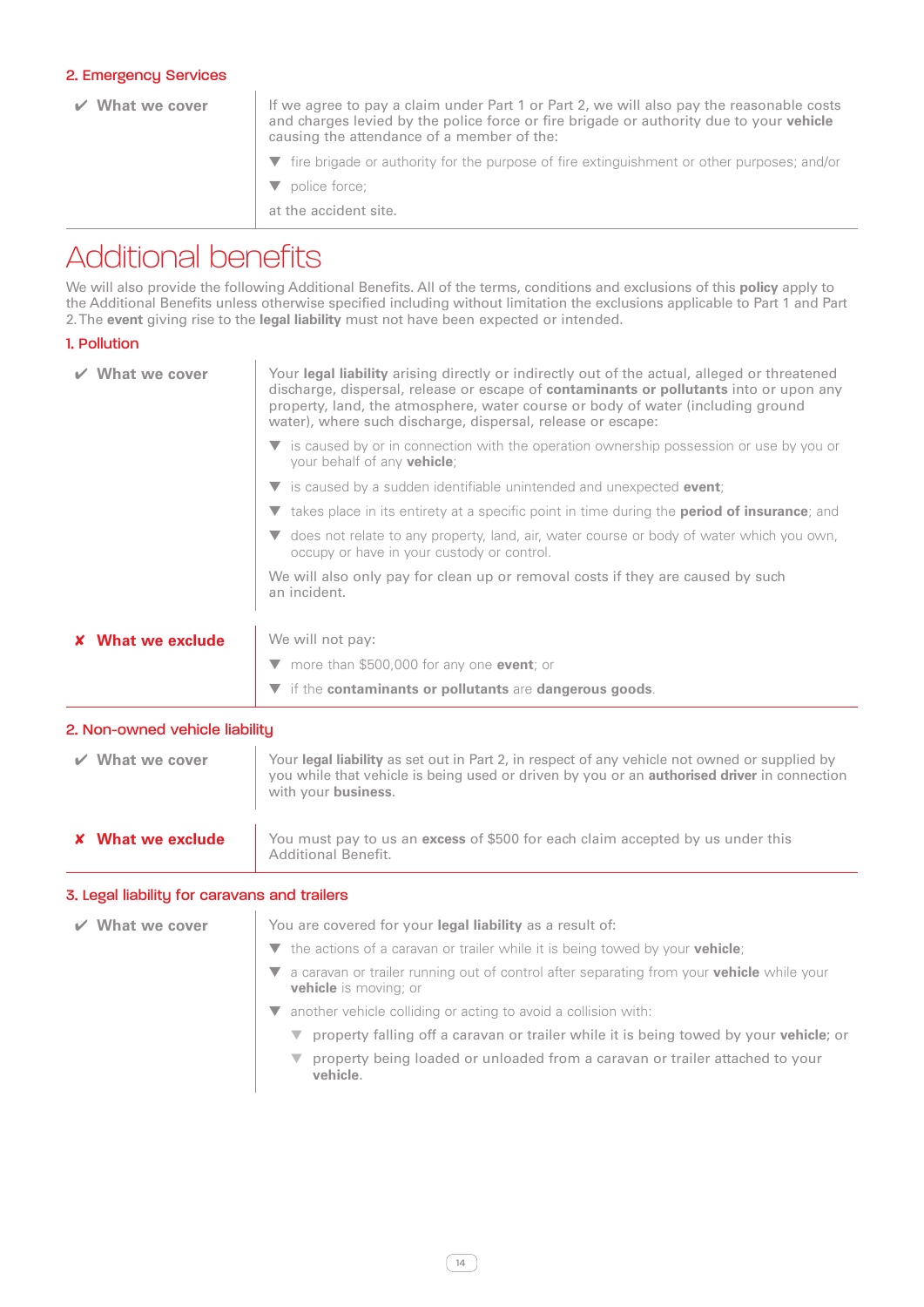✘ **What we exclude** We do not cover **loss** or **damage** to:

- ▼ the caravan or trailer;
- ▼ the property which is loaded or unloaded from or which falls from the caravan or the trailer.

We do not cover the cost to remove the trailer or caravan debris.

You must pay the **excess** applicable to your **vehicle** for any claim accepted under this Additional Benefit.

### What we pay

If we agree to pay a claim for **legal liability**, we will pay:

- ▼ the compensation;
- ▼ legal costs and expenses if we have given our prior written consent to you incurring these costs; and
- ▼ costs and charges reasonably and necessarily incurred by you in removing or cleaning up debris, unless stated otherwise.

We will also pay for legal costs in representing you or any other person covered at any inquest or other inquiry relating to an **event** which may give rise to you being **legally liable**, if we have given our prior written consent to you incurring these costs.

You must pay any **excess** that may apply.

For an example of how we settle a liability claim, see page 23 of this **PDS**.

#### Limits to what we pau

If we agree to pay a claim for **legal liability**, the most we will pay for all claims arising directly or indirectly from one **event** is \$30 million (unless another amount is specified on your **schedule**) but restricted to:

- \$1,000,000 for any one **event** occurring within the external territories of Australia, but only in respect of the death or bodily injury to another person;
- ▼ \$1,000,000 (unless another amount is specified on your **schedule**) where the **vehicle** is being used for the transportation of **dangerous goods** or is attached to, or is towing, a **vehicle** used for the transportation of **dangerous goods**; and
- ▼ \$500,000 during the **period of insurance** in respect of all claims under the Additional Benefit 1 'Pollution' under Part 2.

These amounts include all legal costs and expenses.

These limits also apply to any cover for your **legal liability** provided under any Extra Cover, Additional Benefit, or any **endorsement** (both Parts 1 and 2) unless a lower limit is specified in the Benefit, Cover or any **endorsement**.

These limits are the most we will pay even if there are several claims against you relating to the one **event**. Unless stated to the contrary, and otherwise provided in this **PDS**, limits and the most we pay amounts stated in this **PDS** and on the **schedule** include GST.

### tional Benefits

The following Optional Benefits apply to your **policy** when shown on your **schedule**, subject to the General Exclusions, the section exclusions and any other 'What we exclude' section in Part 1 or Part 2 of this **policy**.

#### 1. Windscreen excess waiver

| $\vee$ What we cover     | You will not have to pay the basic excess for the first windscreen or window glass<br>claim for that vehicle in the period of insurance. If you have any additional windscreen<br>or window glass claims during the same period of insurance for that vehicle, the basic<br>excess will apply. |
|--------------------------|------------------------------------------------------------------------------------------------------------------------------------------------------------------------------------------------------------------------------------------------------------------------------------------------|
| <b>X</b> What we exclude | The excess waiver will not apply if the windscreen or window glass has been damaged<br>because of an event that has caused other loss or damage to your vehicle, and you are<br>claiming for that <b>loss</b> or <b>damage</b> .                                                               |

#### 2. Rental vehicle after accident

| $\vee$ What we cover | If your vehicle cannot be driven or is in the need of repair following loss or damage as<br>a result of an insured event (other than theft) for which we have agreed to pay a claim<br>under Part 1, we will reimburse your for the cost of hiring a replacement vehicle: |
|----------------------|---------------------------------------------------------------------------------------------------------------------------------------------------------------------------------------------------------------------------------------------------------------------------|
|                      | $\blacktriangleright\blacktriangleright\blacktriangleright\blacktriangleright\blacktriangleright\blacktriangleleft\mathsf{f}$ a similar type to your <b>vehicle</b> ; and                                                                                                 |
|                      | $\blacktriangledown$ from the date your <b>vehicle</b> is left at the repairers.                                                                                                                                                                                          |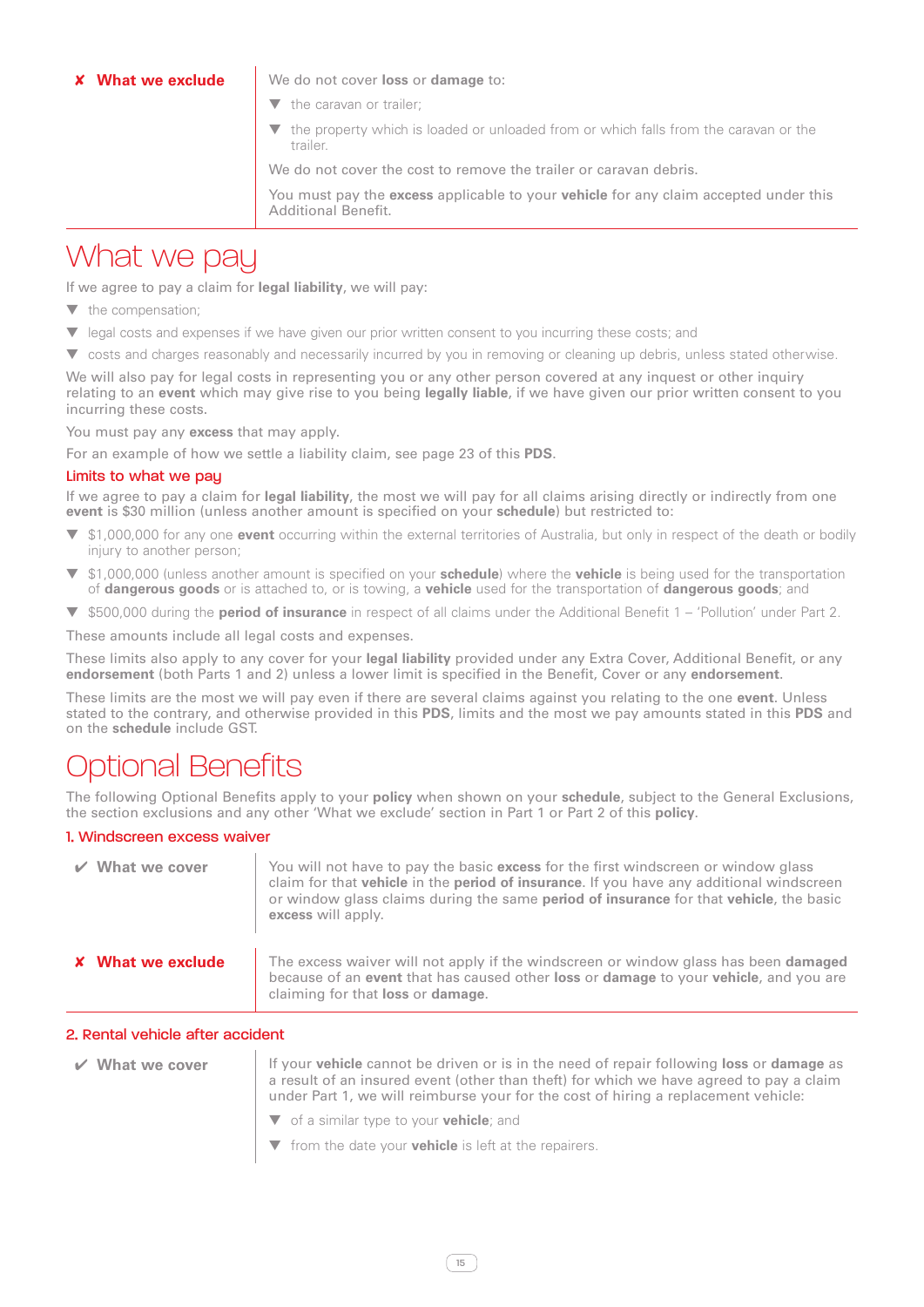|                 | Please see:                                                                                                                                                                       |  |  |  |
|-----------------|-----------------------------------------------------------------------------------------------------------------------------------------------------------------------------------|--|--|--|
|                 |                                                                                                                                                                                   |  |  |  |
|                 | Additional Benefit 'Hired Vehicle' (page 9) for cover applicable to and caused by the rental<br>vehicle                                                                           |  |  |  |
|                 | Extra Cover 'Hire vehicle after theft' (page 8) for cover applicable if your <b>vehicle</b> is stolen.                                                                            |  |  |  |
| What we exclude | We will not pay;                                                                                                                                                                  |  |  |  |
|                 | ▼ if your <b>vehicle</b> is stolen                                                                                                                                                |  |  |  |
|                 | to hire a vehicle for any longer than the day after repairs to your <b>vehicle</b> have been<br>completed;                                                                        |  |  |  |
|                 | v after your claim has been paid if your vehicle is a total loss;                                                                                                                 |  |  |  |
|                 | $\blacktriangledown$ the running costs of the rental vehicle;                                                                                                                     |  |  |  |
|                 | ▼ for any other non-rental costs which you may be liable to pay for under a hire agreement.                                                                                       |  |  |  |
|                 | We will not pay more than \$1,500 for any one event.                                                                                                                              |  |  |  |
|                 |                                                                                                                                                                                   |  |  |  |
| 3. Lease payout |                                                                                                                                                                                   |  |  |  |
| What we cover   | We will pay the difference when the amount owing by you under a lease or a hire<br>purchase agreement is greater than the market value of your vehicle if it was a total<br>loss. |  |  |  |
|                 | We will deduct:                                                                                                                                                                   |  |  |  |
|                 | any amounts or interest in arrears at the time of the loss or damage; and<br>V                                                                                                    |  |  |  |
|                 | discounts in respect of finance charges or interest for the unexpired term of the financial<br>v<br>agreement.                                                                    |  |  |  |
| What we exclude | We will not pay:                                                                                                                                                                  |  |  |  |
|                 | ▼ more than 20% of the <b>market value</b> of your <b>vehicle</b> ; or                                                                                                            |  |  |  |
|                 | ▼ when your vehicle is insured for agreed value.                                                                                                                                  |  |  |  |
|                 | We will not pay the lease payout:                                                                                                                                                 |  |  |  |
|                 | ▼ when the loss or damage to your vehicle was caused by fire or theft, or                                                                                                         |  |  |  |
|                 | vif your vehicle was purchased via a personal loan or line of credit.                                                                                                             |  |  |  |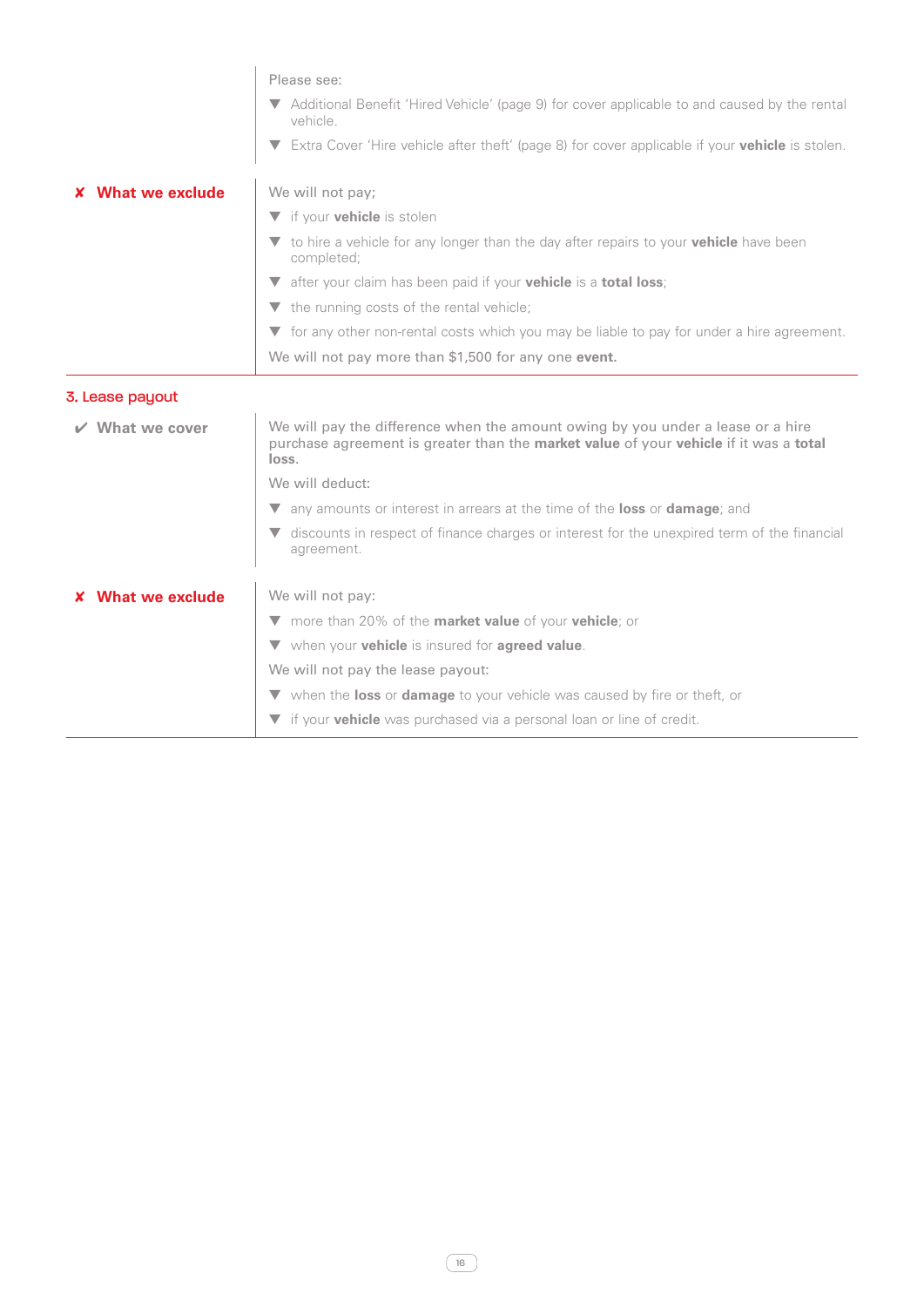## Application of excess

An **excess** is the amount you might have to pay if you claim. **Excesses** are cumulative and apply to all claims, unless stated otherwise. For each **event**, or series of **events** arising from the one originating cause you will bear the amount of the **excess** in respect of each and every insured **vehicle,** unless stated otherwise.

The basic **excess** is shown on your **schedule**. The amounts for any other **excesses** (or where the amount can be found in this **PDS**) are detailed below. You might have to pay more than one type of **excess** when you claim. You must pay the **excesses** in full.

We will decide if you pay the **excess** to us (when we ask for it) or to the repairer when you pick up your **vehicle** after it has been repaired. We can also choose to deduct the **excess** from the amount we pay you.

Provided the basic **excess** applicable to your **vehicle** does not exceed \$2,000, you don't pay any **excess** when your **vehicle** is a car, 4WD, utility or van of not more than 2 tonne carrying capacity if:

- another vehicle is involved, we agree the driver of your **vehicle** was not at fault, and you can identify the other vehicle and the other driver responsible (name, residential address, phone number and vehicle registration details);
- ▼ no other vehicle is involved, we agree the driver of your **vehicle** was not at fault, and you can identify another person at fault (name, residential address and phone number) and prove that they were at fault.

#### Types of excesses

#### **Basic excess**

Basic **excess** is the amount shown on your **schedule.**

#### **Age or inexperienced driver excess**

An age or **inexperienced driver excess** applies if a driver under 25 or an **inexperienced driver** was in charge of your **vehicle** at the time of an **event**. This **excess** will not apply to glass, damage while parked, fire, malicious damage, theft or storm claims.

The age or **inexperienced driver excess** is shown on your **schedule** for all **vehicle** types.

#### **Theft excess**

A theft excess of \$2,500 applies to each claim for theft or **damage** occasioned by theft of:

- ▼ your skid steer loader, excavator, loader, backhoe or bobcat; or
- ▼ any of their accessories, whether these accessories are attached to your **vehicle** at the time of the theft or **damage** or not.

You pay the theft **excess** in addition to any other **excess** for your **vehicle** that may be payable.

#### **Endorsement excess**

An **endorsement excess** may apply if you have **endorsements** to your **policy**. Any **endorsement excess** applicable to your **policy** will be shown in the **endorsement** wording.

You pay the **endorsement excess** shown in the **endorsement** wording in addition to any other **excess** for your **vehicle** that may be payable, unless stated otherwise.

#### Application of excess involving trailer and towing vehicle

If a trailer being towed by a **vehicle** damages the property of another person and:

- ▼ only the trailer was **damaged**, the **excess** for the towing **vehicle** will apply; or
- ▼ there is no **damage** to either the trailer or towing **vehicle**, the **excess** for the towing **vehicle** will apply.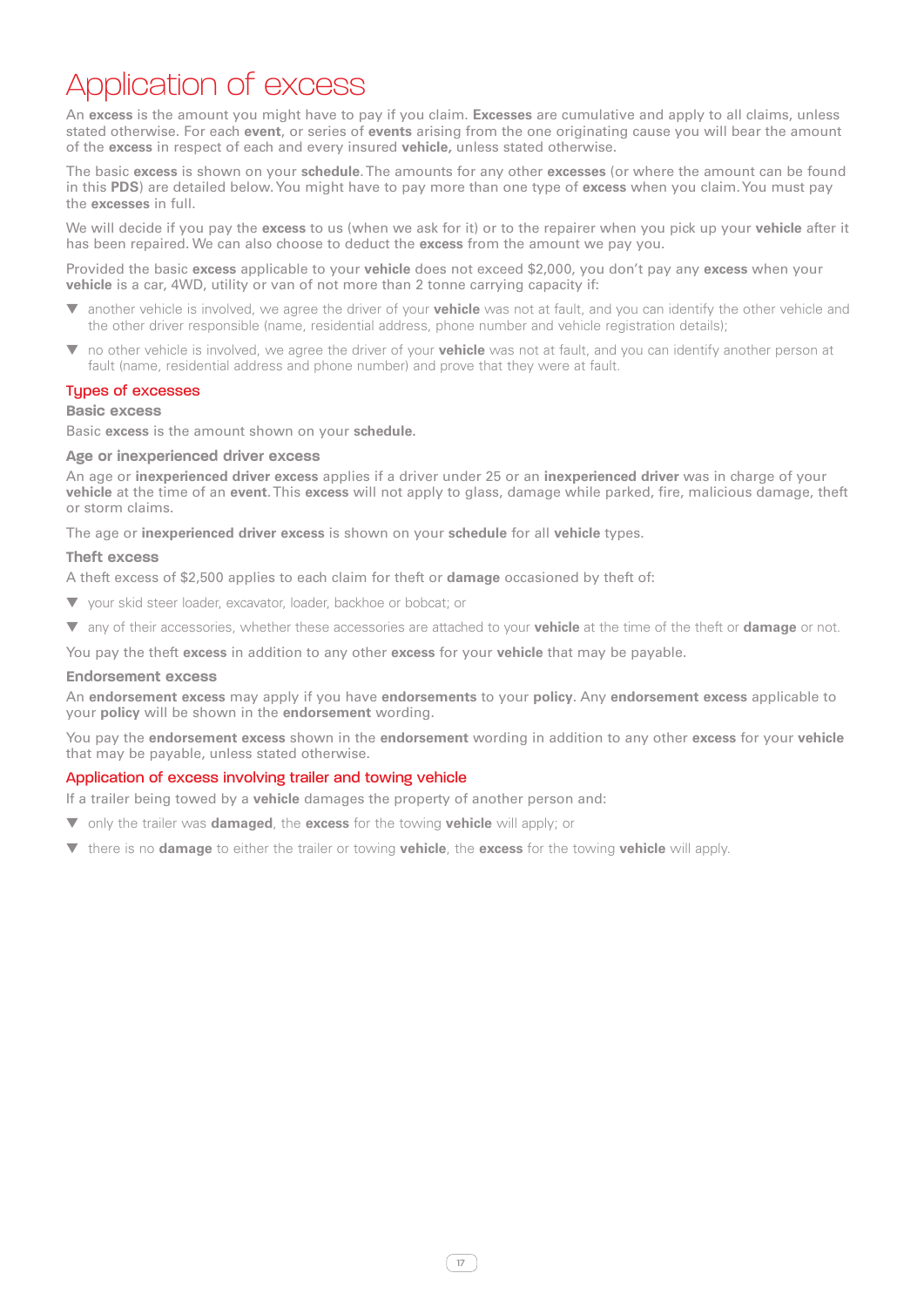### General exclusions

#### You are not covered for an event occurring when your vehicle is being driven by, or is in the charge of, someone who:

- ▼ was under the influence of, or had their judgement affected by, any alcohol or drug;
- ▼ had more than the legal limit of alcohol in their breath or blood, as shown by analysis;
- ▼ refused to take a legal test for alcohol or drugs; or
- ▼ was not licensed, not correctly licensed or not complying with the conditions of their licence.

We will cover you if you were not the driver or person in charge of your **vehicle** at the time of the **event** and you can satisfy us that you did not know, and could not have reasonably known, of any of the above circumstances. If we pay a claim we can recover those costs from the person who was driving or in charge of your **vehicle**, unless the law prohibits recovery by us.

#### You are not covered:

- ▼ if you or an **authorised driver** does something or neglects to do something that is not in accordance with this **policy** or does not give us the information or assistance that we ask for;
- ▼ for theft of or malicious **damage** to your **vehicle** when anyone insured under this **policy** has not taken reasonable care to prevent this **loss** or **damage**;
- ▼ for financial loss:
	- ▼ occurring because you cannot use your **vehicle**;
	- ▼ because your **vehicle's** value was less after being repaired; or
	- ▼ because your **vehicle's** working life has been reduced;
- ▼ for **loss** of or **damage** to a drill rod or bit attached to your **vehicle** while the drill rod or bit is being used for its designed purpose. For the purposes of this exclusion, a drill rod or bit includes any part attaching to or forming part of the drill rod or bit including but not limited to pipes, guides, filters, gaskets, plugs, caps, beacon housings, tool heads, nozzles and/or any other electronic mechanism;
- ▼ for **damage** to your **personal effects** caused by biting, chewing or scratching by an animal or bird;
- ▼ for **loss** or **damage** or **legal liability** caused or contributed to by or arising from any biological, bacterial, viral, germ, chemical or poisonous **contaminant** or **pollutant** or any looting or rioting following these occurrences (except for any cover provided under Additional Benefit  $1 - '$ Pollution' on page  $14$ );
- ▼ for theft by anyone who has hired or leased your **vehicle** or who has taken it as security for a debt;
- ▼ for any **loss**, **damage** or **legal liability** directly or indirectly caused by or contributed to by or arising from:
	- ▼ ionising radiation or radioactive contamination from any nuclear fuel or waste which results from the burning or fission of nuclear fuel; or
	- ▼ the radioactive, toxic, explosive or other dangerous properties of nuclear machinery or any part of it;
- ▼ for any **loss**, **damage**, **personal injury** or **legal liability** directly or indirectly caused by or contributed to by, or arising from nuclear weapons material;
- for any consequence of war or warlike activities which includes invasion, act of foreign enemy, hostilities (whether war is declared or not), civil war, rebellion, revolution, insurrection, military or usurped power;
- ▼ for any **loss** or **damage** due to confiscation, nationalisation or expropriation;
- ▼ for any **loss**, **damage** or **legal liability** caused by any person or organisation who lawfully destroys or takes away your ownership or control of any property or **vehicle** covered by the **policy**;
- ▼ for any **loss**, **damage** or **legal liability** which happens before the **period of insurance** or which arises from an **event** before the **period of insurance** starts unless specifically stated otherwise;
- ▼ for any **loss** or **damage** caused deliberately or recklessly by you, or any director, business partner, principal, or **employee** of yours, or someone acting with your or their express or implied consent;
- ▼ for your consequential **loss** of any kind including loss by delay, confiscation or detention by customs or other lawful authority, loss of market, lack of performance;
- for an **event** that occurs outside Australia or its external territories;
- **loss, damage** or **legal liability** if excluded by any **endorsement**;
- ▼ we will not cover:
	- (a) **personal injury, damage to property, legal liability, loss, damage**, cost or expense of whatsoever nature directly or indirectly caused by, resulting from or in connection with any **act of terrorism** regardless of any other cause or **event** contributing concurrently or in any other sequence to the **personal injury, damage to property, legal liability, loss, damage**, cost or expense;
	- (b) **personal injury, damage to property, legal liability, loss, damage**, cost or expense of whatsoever nature directly or indirectly caused by, resulting from or in connection with any action taken in controlling, preventing, suppressing or in any way relating to any **act of terrorism**.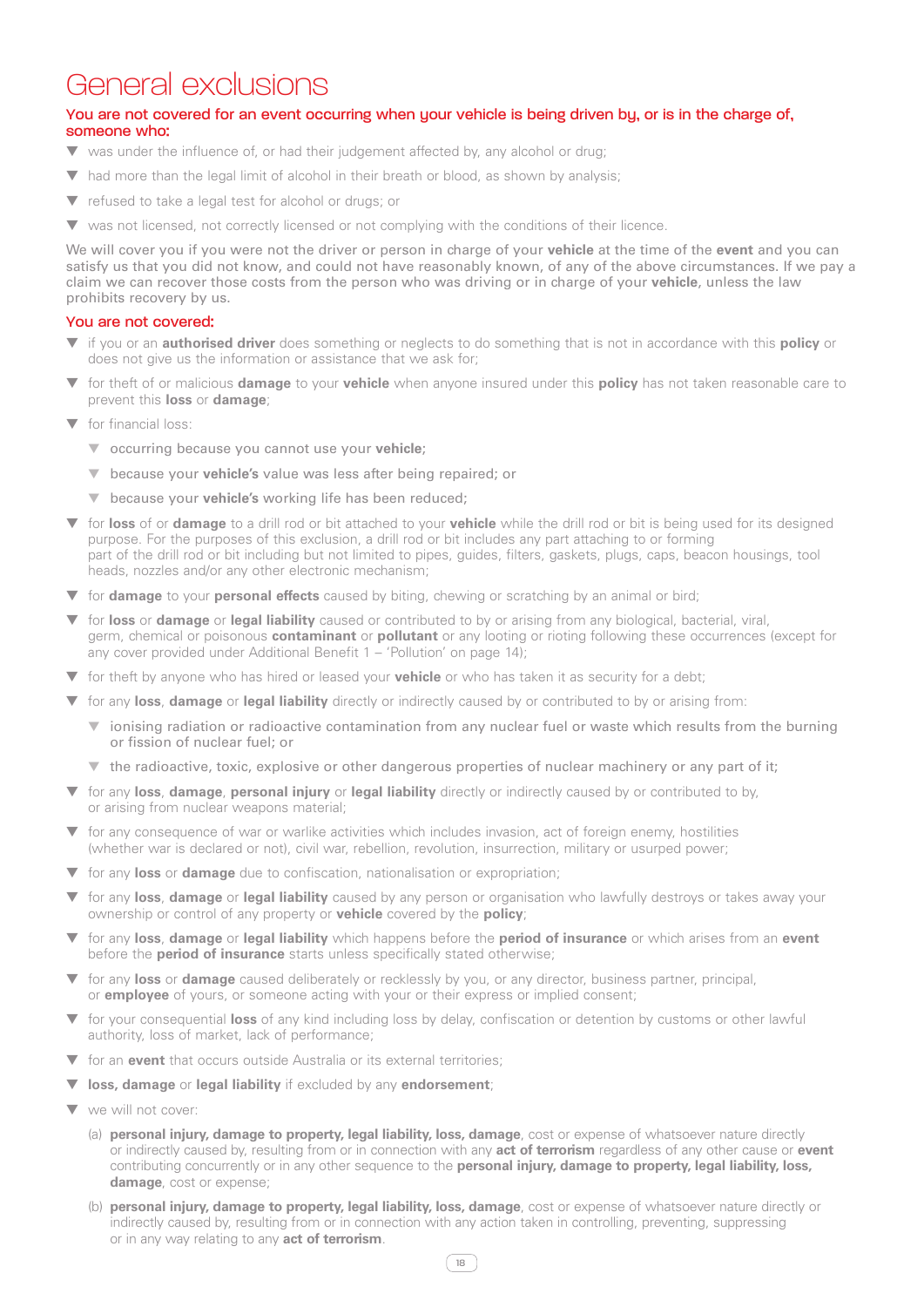#### We will not pay a claim for loss, damage or legal liability:

▼ If another person is, or could have been, liable to compensate you for such **loss, damage** or **legal liability**  otherwise covered by this **policy**, but you have agreed with that person either before or after the **loss, damage** or **legal liability** occurred that you would not seek to recover any moneys from that person.

#### You are not covered if, at the time of an event, your vehicle was:

- ▼ damaged, unsafe or unroadworthy. However, this exclusion will not apply if you can prove to our satisfaction that the unroadworthy or unsafe condition of your **vehicle**:
	- ▼ did not cause or contribute to the **loss**, **damage** or **legal liability** being incurred; or
		- ▼ could not reasonably have been detected by you;
- ▼ being used in a race, contest, trial, test, hill climb or any similar activity;
- ▼ being used on a competition race track, circuit, course or arena;
- ▼ being used by you for illegal purposes;
- ▼ carrying passengers for payment or reward unless it was a car pool, child care arrangement or fare paying passenger bus;
- ▼ carrying a greater number of passengers than it was designed for or is allowable according to law;
- ▼ conveying, towing, lifting or carrying a load not secured according to law;
- ▼ conveying, towing, lifting or carrying a load in excess of that which it was designed for or is allowable according to law;
- ▼ being used to move **dangerous goods** or substances that pollute or contaminate unless this was done legally;
- ▼ travelling on railway lines; or
- ▼ being operated, transported or driven in an underground mine or mining shaft (but we will cover you if your **vehicle** was being used for open cut mining).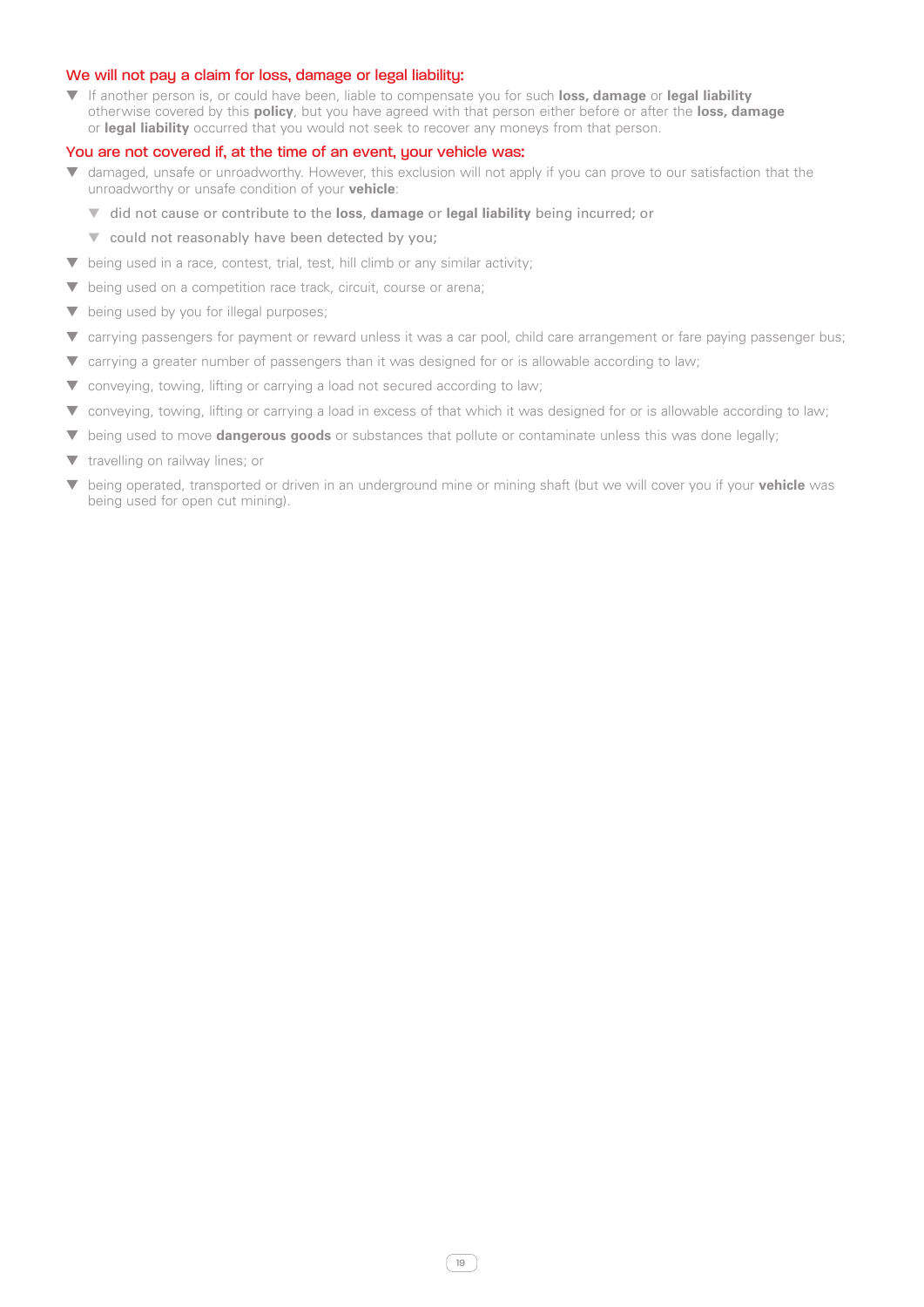## Making a claim

You must do the following if there is an **event** that could lead to a claim:

- Contact our Vero First Response Unit as soon as possible on 1300 619 033. We're available 24 hours a day, 7 days a week. Our staff will advise you whether to bring your **vehicle** to one of our assessing centres or take it to a repairer. We can help with any other arrangements necessary to get you back on the road as quickly as possible.
- ▼ Do everything reasonable to limit and prevent further **loss, legal liability** or **damage**.
- ▼ If someone has stolen, attempted to steal or maliciously damaged your **vehicle**, call the Police immediately. If we ask, you must provide to us the name of the Police Officer and Police Station where you made the report.
- Obtain the full names, addresses and phone numbers of all drivers and passengers involved and any witnesses to the **event**. You will also need to obtain the vehicle registration numbers and insurance details of all vehicles involved. If **damage** is caused to any other property please provide details of the address and owners names.
- ▼ Give us any information and other assistance we reasonably need to handle the claim. If we ask for it, you must provide us with a statutory declaration verifying the truth of your claim and any matters connected with it.
- ▼ If you get demands, a notice of prosecution, details of an inquest or similar communications from other parties involved in the **event**, you must tell us immediately. If you delay in telling us, we may not cover any legal or other costs that result from that delay.
- Tell us your entitlement to Input Tax Credits for your insurance premium if you are registered or should be registered for goods and services tax (GST) purposes. If information you give us is incorrect, we will not cover you for any resulting fines, penalties or tax charges.

What you must not do:

- ▼ Admit to anyone else involved in the **event** that it was your fault.
- ▼ Unless we have agreed, negotiate or promise anyone a payment, authorise any repairs (except **emergency repairs** to **your vehicle**, see page 6 for details) or dispose of any **damaged** property.
- ▼ Accept any payment (including **excess** payments) from anyone unless we agree first.

What you must agree to if you claim:

- ▼ You must provide proof of ownership of any lost or **damaged** property. Proof could include your **vehicle** log book, receipts, valuations or warranties.
- ▼ You must let us inspect and, if necessary, move your **vehicle** before repairs begin.
- ▼ Give us any information and help we need to handle the claim. This can include agreeing to be interviewed and providing relevant documents we ask for.
- ▼ You must allow us to make admission, defend or settle claims on your behalf.
- ▼ You must allow us to take legal action in your name against another person to recover any payment we have made on a claim before we have paid your claim, or whether or not you have been compensated or paid in full for your actual **loss**.
- If we decide to defend you, settle any claim against you, represent you or try to recover money from the person who caused the **loss** or **damage**, you must give us all the assistance we need, including assistance after your claim has been paid.

#### Fraudulent claims

If you or someone acting on your behalf makes a false or fraudulent claim, we may:

- $\blacktriangledown$  refuse to pay the claim;
- ▼ cancel the **policy**;
- ▼ take legal action against you; or
- ▼ do any or all of the above.

#### Some other circumstances affecting claims

We may refuse to pay a claim, or we may reduce the amount we pay you, if:

▼ you have not complied with your duty of disclosure (see page 2);

- ▼ when making a claim you:
	- ▼ are not truthful,
	- ▼ have not given us full and complete details, or
	- ▼ have not told us something when you should have;
- you have not complied with any conditions of your **policy**.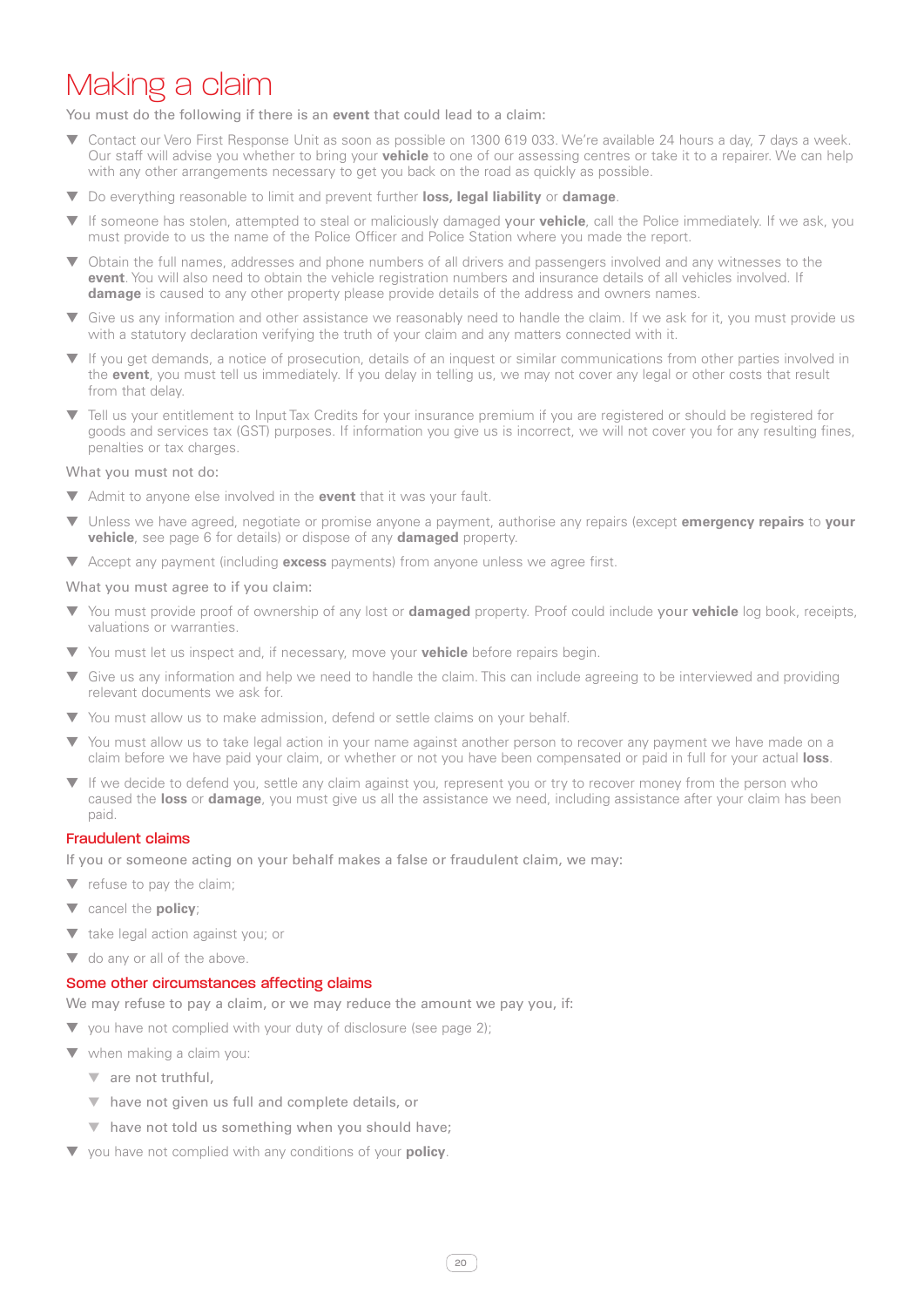### Claim payment examples

The following worked dollar examples are designed to assist in the understanding of some of the important benefits and how claims are calculated. The examples do not cover all scenarios or all benefits and do not form part of your **policy** terms and conditions. The following should be used as a general guide only. You should consider all examples as each example covers different benefits and scenarios.

#### **Example: Total loss - Market value**

*A car that has a carrying capacity of not more than 2 tonnes is comprehensively insured for market value. The basic excess is \$500. The vehicle is damaged in an event and we assess the cost of repair to be \$20,000. We decide it is a total loss.*

*The market value is determined as follows:*

*The vehicle is an 8 year old sedan in poor condition. A motor vehicle guide records the value at \$20,000 for good condition. We assess the market value to be \$15,000 (GST inclusive).*

| How much we pay       |             | <b>Further information</b>                                                                                                                                                               |
|-----------------------|-------------|------------------------------------------------------------------------------------------------------------------------------------------------------------------------------------------|
| Market value          | \$15,000    | The vehicle is a total loss with a market value of \$15,000. We normally<br>decide a vehicle is a total loss if the complete repair cost exceeds its<br>market value less salvage value. |
| Less Input Tax Credit | $-$ \$1,364 | If you are registered for GST and entitled to an Input Tax Credit we will<br>deduct this entitlement. In this example you are entitled to a full lnput<br>Tax Credit (100%).             |
| Less excess           | $-$ \$500   | Only the basic excess applies in this example. We deduct this from the<br>amount we pay to you.                                                                                          |
| Total claim           | \$13,136    | We would normally pay this amount directly to you in a total<br>loss situation.                                                                                                          |

*If the vehicle in the above example was less than 2 years old at the time of the event, instead of paying the claim above you can choose to accept a replacement vehicle including similar accessories and parts plus on-road costs e.g. registration, compulsory third party, pre-delivery. You must pay the excess to the dealership that has provided the replacement vehicle or us.*

*If the vehicle salvage is valued at \$1,000, the salvage becomes our property and we are entitled to keep the \$1,000 proceeds of its sale plus any registration and compulsory third party insurance refund. This does not affect the calculations above unless you obtain these refunds directly in which case we will deduct these costs from the total claim above.*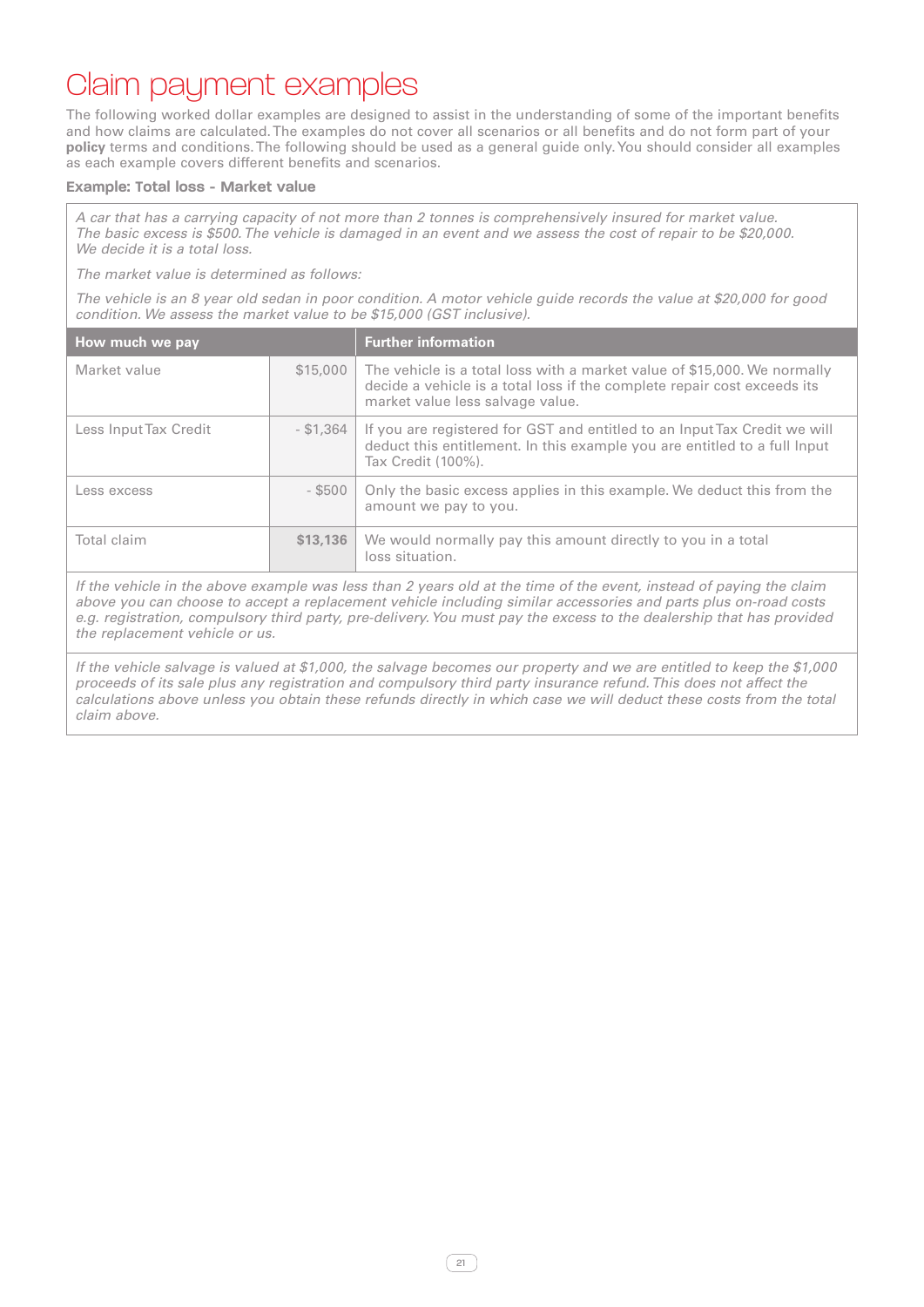#### **Example: Total loss - Agreed value**

*A utility that has a carrying capacity of not more than 2 tonnes is comprehensively insured for an agreed value of \$45,000. The vehicle is damaged in an accident that we agree was not your fault and you have identified the at fault party and provided all their details that we require.* 

*We assess the cost of repair of your vehicle to be \$40,000. We decide it is a total loss. The vehicle is not subject to finance. The basic excess is \$500*

| How much we pay       |          | <b>Further information</b>                                                                                                                                                                |
|-----------------------|----------|-------------------------------------------------------------------------------------------------------------------------------------------------------------------------------------------|
| Agreed value          | \$45,000 | The vehicle is a total loss with an agreed value of \$45,000. We normally<br>decide a vehicle is a total loss if the complete repair cost exceeds its<br>agreed value less salvage value. |
| Less Input Tax Credit | SO.      | We do not deduct any Input Tax Credit when your vehicle is<br>comprehensively insured for agreed value.                                                                                   |
| Less excess           | \$0      | No basic excess applies in this example as the accident was not your<br>fault and you have provided all the details of the at fault party that<br>we require.                             |
| Total claim           | \$45,000 | We would normally pay this amount directly to you in a total loss<br>situation, unless your vehicle is subject to finance.                                                                |
|                       |          |                                                                                                                                                                                           |

*If the vehicle salvage is valued at \$10,000, the salvage becomes our property and we are entitled to keep the \$10,000 proceeds of its sale plus any registration and compulsory third party insurance refund. This does not affect the calculations above unless these refunds are paid to you directly in which case we will deduct these costs from the total claim above.*

#### **Example: Partial loss - Repair**

*A car that has a carrying capacity of not more than 2 tonnes is comprehensively insured for market value. The basic excess is \$500. The vehicle is stolen and subsequently recovered, damaged, 10 days later. We assess the cost of repairs to be \$5,500.*

| How much we pay                                                                           |             | <b>Further information</b>                                                                                                                                                                                                                     |
|-------------------------------------------------------------------------------------------|-------------|------------------------------------------------------------------------------------------------------------------------------------------------------------------------------------------------------------------------------------------------|
| Damage to vehicle                                                                         | \$5,500     | We normally decide the vehicle is repairable if the cost of repairs is<br>significantly less than the market value.                                                                                                                            |
| Less excess                                                                               | $-$ \$500   | Only the basic excess applies in this example. We normally require you<br>to pay the excess directly to the repairer.                                                                                                                          |
| Total claim                                                                               | \$5,000     | We would normally pay this amount directly to the repairer in a partial<br>loss situation.                                                                                                                                                     |
| If personal effects to the value of \$350 are also stolen during the theft:               |             |                                                                                                                                                                                                                                                |
| Plus personal effects                                                                     | $+$ \$350   | Personal effects cover is limited to \$1,000 per event if the vehicle is a<br>car, 4WD, utility or van of not more than 2 tonne carrying capacity. This<br>extra cover's sub-limit is in addition to the market value limit of the<br>vehicle. |
| Total claim                                                                               | \$5,350     | We normally pay the \$350 for personal effects to you (and the remaining<br>\$5,000 directly to the repairer).                                                                                                                                 |
| If a replacement vehicle of a similar type for a cost of \$150 per day is arranged by us: |             |                                                                                                                                                                                                                                                |
| Plus vehicle hire cost                                                                    | $+$ \$1.500 | The cost per day times the number of days from the date of theft until<br>the date of recovery is 10 x \$150. This benefit has a limit of up to 30 days<br>and we will not pay more than \$3,000.                                              |
| Total claim                                                                               | \$6,850     | We normally pay the \$1,500 for vehicle hire directly to the hire company<br>(the \$350 to you and the \$5,000 to the repairer).                                                                                                               |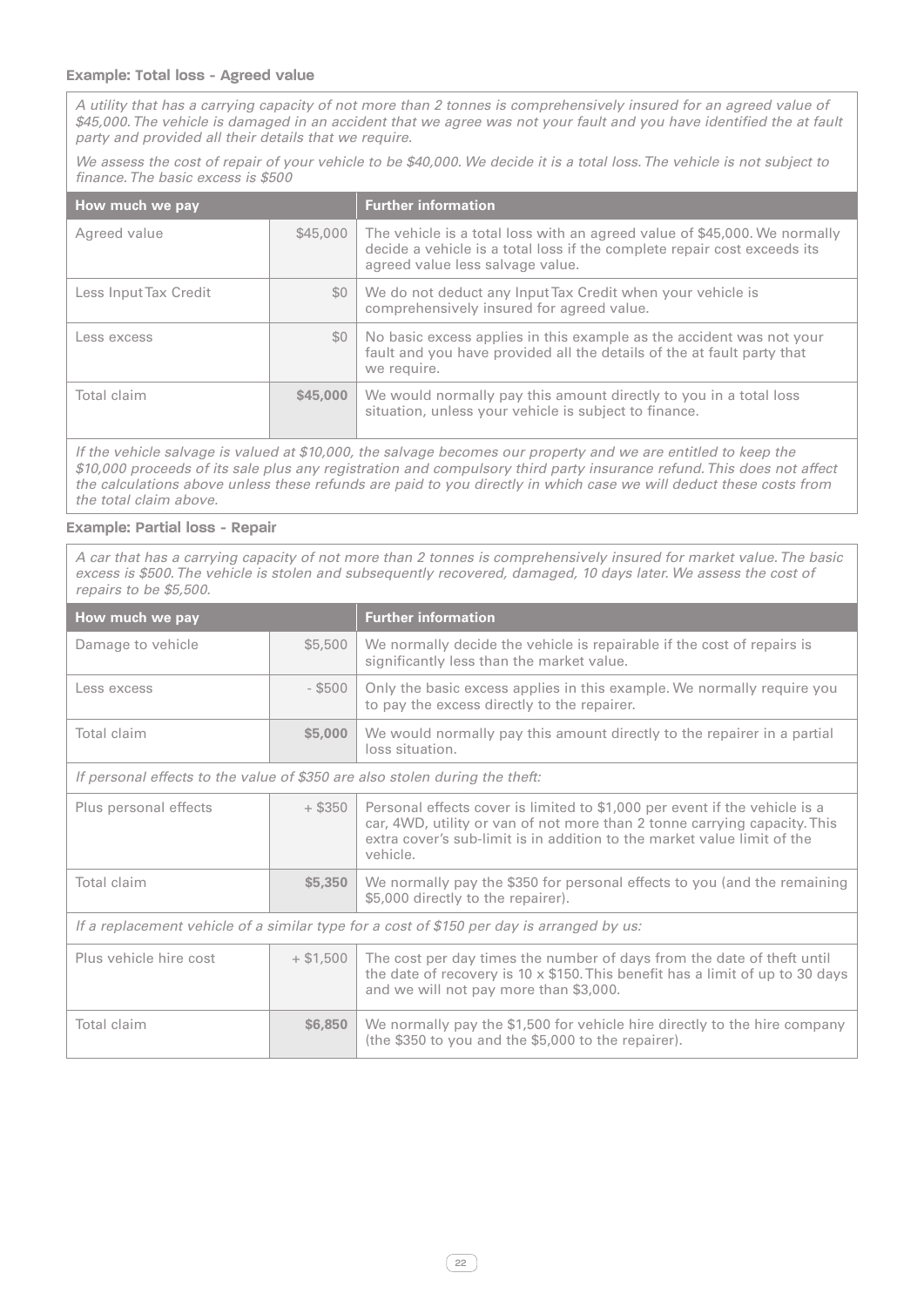#### **Example: Legal liability**

*A vehicle is insured for Legal Liability Only cover. The vehicle is involved in an accident and the other driver claims that the driver of your vehicle has a legal liability for the accident. The damage to the other vehicle would be assessed by a court at \$12,500. There is a basic excess of \$500 on your policy. The legal costs to defend your legal liability are \$3,000.*

| How much we pay                                                                                                                                                                                                                                                                                                 |              | <b>Further information</b>                                                                                                                                                                                                 |
|-----------------------------------------------------------------------------------------------------------------------------------------------------------------------------------------------------------------------------------------------------------------------------------------------------------------|--------------|----------------------------------------------------------------------------------------------------------------------------------------------------------------------------------------------------------------------------|
| Damage to other vehicle                                                                                                                                                                                                                                                                                         | \$12,500     | We normally pay the cost of repairs directly to the third-party claimant.                                                                                                                                                  |
| Less excess                                                                                                                                                                                                                                                                                                     | $-$ \$500    | Only the basic excess applies in this example. We normally require you<br>to pay this amount to us before we act on your behalf.                                                                                           |
| Plus our legal costs                                                                                                                                                                                                                                                                                            | $+$ \$3,000  | We incur and do not charge you for these costs providing you have paid<br>your excess prior to legal costs being incurred.                                                                                                 |
| Total claim                                                                                                                                                                                                                                                                                                     | \$15,000     |                                                                                                                                                                                                                            |
| If the driver of your vehicle was not at fault and the driver of the other vehicle was at fault but was not insured, and<br>you provide us with the details of the other driver. The basic excess is \$500. For the purposes of this example it is<br>assumed that your vehicle is not comprehensively insured: |              |                                                                                                                                                                                                                            |
| 'Damage by uninsured<br>drivers' Extra Cover                                                                                                                                                                                                                                                                    | \$4,500      | Your vehicle is not covered for own damage because Legal Liability Only<br>cover was purchased. However, the 'damage by uninsured drivers' Extra<br>Cover provides limited cover in these circumstances for up to \$5,000. |
|                                                                                                                                                                                                                                                                                                                 |              | For the purposes of this example, we assess that the damage to your<br>vehicle will cost more than its market value of \$4,500. We decide it is not<br>repairable.                                                         |
| Less Input Tax Credit                                                                                                                                                                                                                                                                                           | $-$ \$409.09 | If you are registered for GST and entitled to an Input Tax Credit we will<br>deduct this entitlement. In this example you are entitled to a full Input<br>Tax Credit (100%)                                                |
| Less excess                                                                                                                                                                                                                                                                                                     | $-$ \$500    | Only the basic excess applies in this example. We deduct this from the<br>amount we pay you.                                                                                                                               |
| Less residual value of<br>wreck                                                                                                                                                                                                                                                                                 | $-$ \$500    | The remaining value of your damaged vehicle. We deduct this from the<br>amount we pay you.                                                                                                                                 |
| Total claim                                                                                                                                                                                                                                                                                                     | \$3,090.91   | We normally pay this directly to you. You will keep the damaged vehicle.                                                                                                                                                   |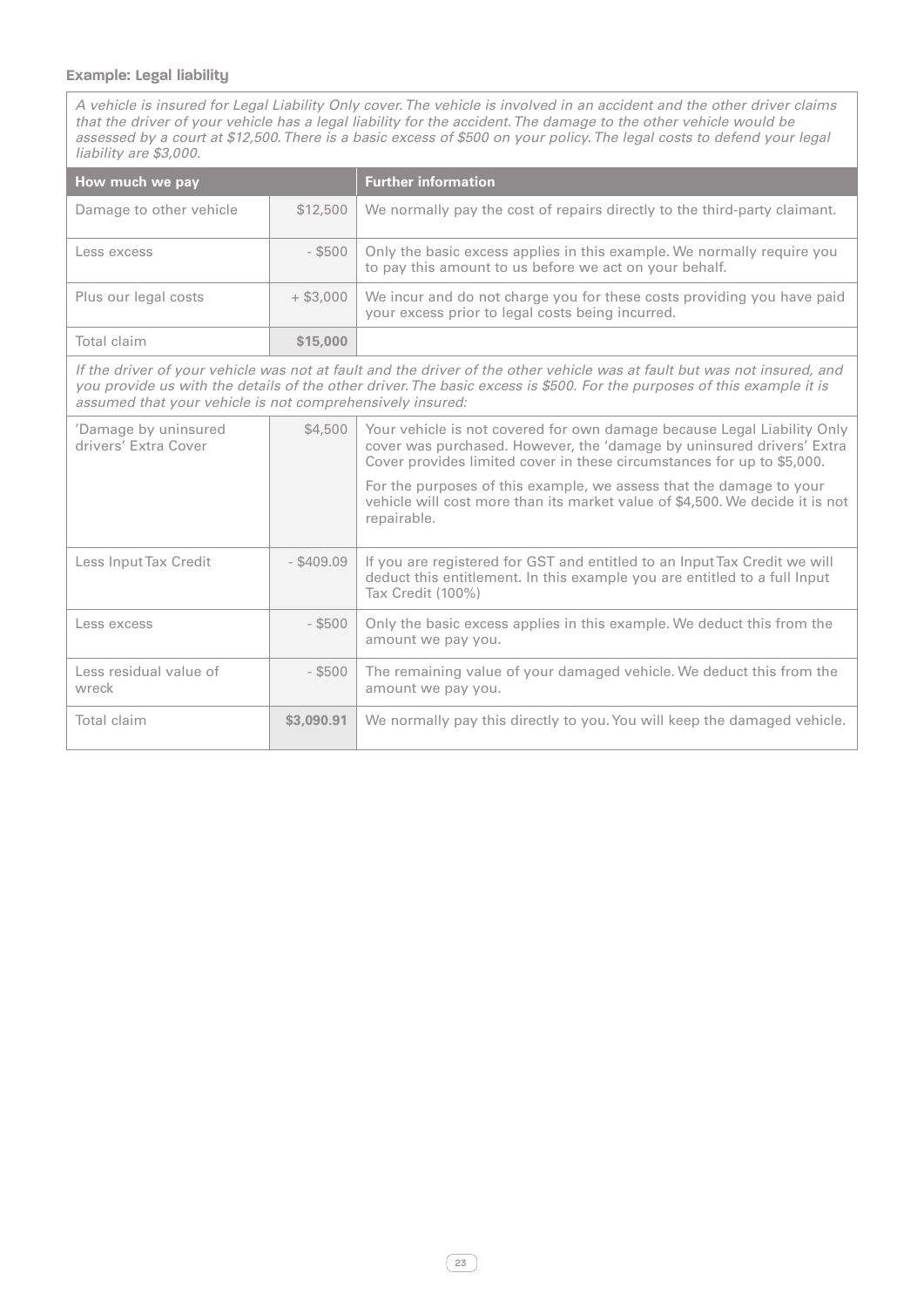## **Definitions**

#### Act of terrorism

An act, including but not limited to the use of force or violence and/or the threat thereof, of any person or group(s) of persons, whether acting alone or on behalf of or in connection with any organisation(s) or government(s) which from its nature or context is done for, or in connection with, political, religious, ideological, ethnic or similar purposes or reasons, including the intention to influence any government or to put the public, or any section of the public, in fear.

#### Agreed value

The amount we agree to insure your **vehicle** for, as shown on the **schedule**.

#### Aircraft

Any thing made or intended to fly or move in or through the air or space other than model aircraft.

#### Authorised driver

A person controlling, driving or using your **vehicle** with your consent.

#### Contaminants or pollutants

Includes smoke, vapours, soot, fumes, acids, alkalis, toxic chemicals, liquids or gases, waste materials, or other irritants and other contaminants or pollutants.

**Contaminants or pollutants** do not include **dangerous goods**.

#### Damage or damaged

Sudden or unforeseen physical damage or destruction.

#### Damage to property

- ▼ physical **loss** of or **damage** to or destruction of tangible property including resultant **loss** of use; or
- **loss** of use of tangible property which has not been physically damaged or destroyed provided such **loss** of use is caused by an **event**.

#### Dangerous goods

- substances which are shown in the Australian Code for the Transport of Dangerous Goods by Road or Rail:
- ▼ liquid fuels, liquefied or compressed gases, toxic chemicals, acids, organic peroxides or corrosives;
- ▼ infectious, explosive radioactive or oxidising substances; or
- ▼ substances with a flashpoint of below twenty two point seven degrees celsius (22.7ºC).

#### Emergency repairs

Minor repairs which are essential for you to be able to drive your **vehicle** safely from an accident or **event** causing **damage**.

#### Employee or employees

Any person:

- ▼ engaged in the business under a contract of service or apprenticeship, or
- ▼ supplied to you pursuant to a contract of labour hire.

#### Endorsement or endorsements

A written change or addition we make to your **policy**, particularly if we have changed the cover to meet your needs or excluded a specific cover we would have normally covered. Any **endorsements** that apply to your **policy** will be shown on your **schedule**, unless we send you the **endorsement** separately.

#### Event or events

One incident or all incidents of a series consequent on, or attributable to, one source or original cause.

#### Excess or excesses

The first amount of each and every claim that shall be paid by you, before the application of any limits of your **policy**.

#### Inexperienced driver

A person who is 25 years or over and has not held a drivers licence for the class of **vehicle** being driven at the time of the **event** for the past 2 consecutive years.

#### Input Tax Credit

The amount you are entitled to claim as a credit against GST that you have paid.

#### Insured amount or insured amounts

The relevant amount as specified on the **schedule**.

#### Loss or losses

Sudden and unforeseen physical loss.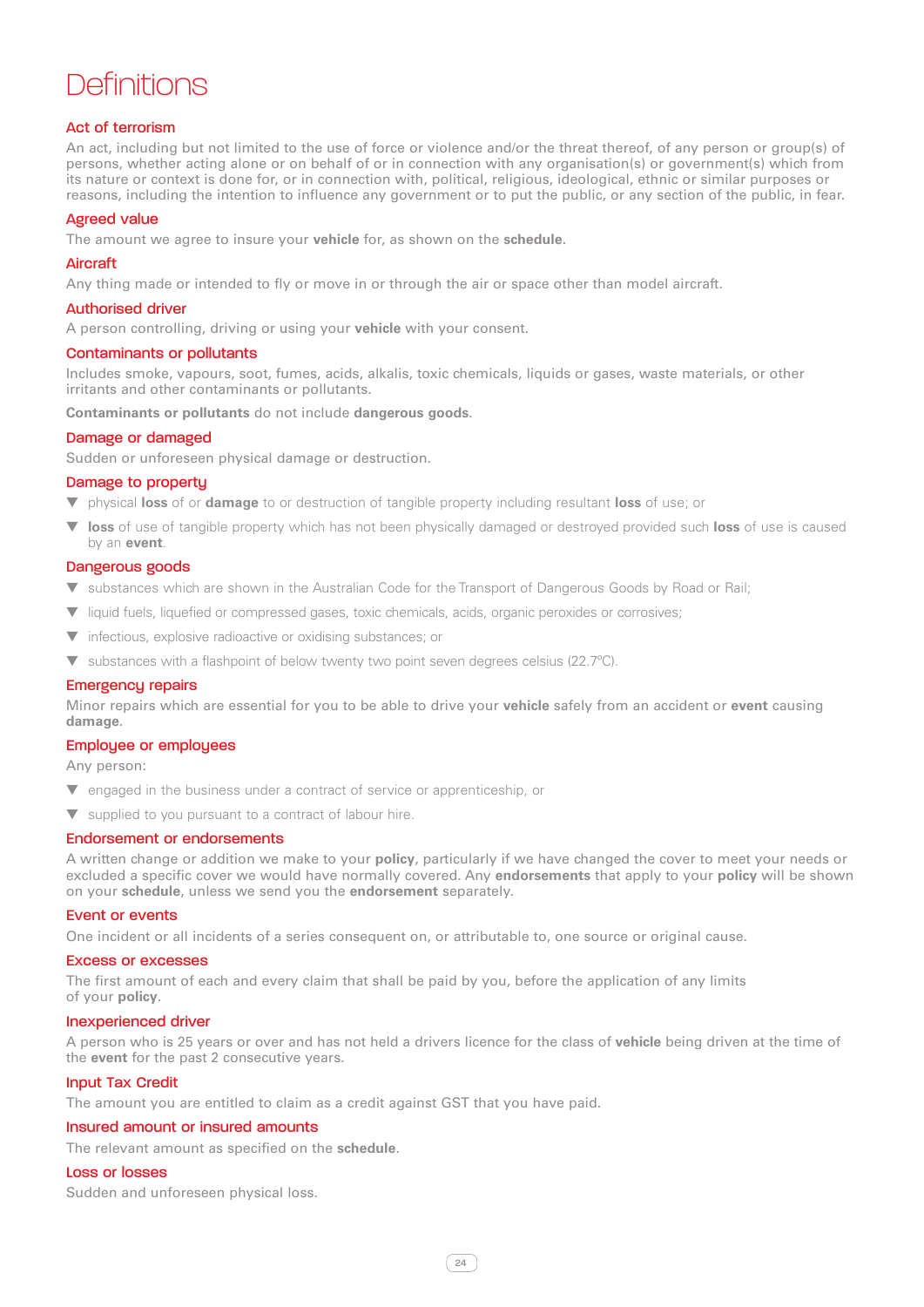#### Market value

The amount we calculate the market would pay for your **vehicle**. It takes into account the age, make, model, kilometres travelled and condition of your **vehicle** immediately before the **loss** or **damage**. We might use recognised industry publications to calculate the amount.

#### Partial loss

When we decide, at our option, to repair your **vehicle**, replace any part of it or reimburse you for the **loss** or **damage** to it. In this case, we will not treat your **vehicle** as a **total loss**.

#### Period of insurance

Means the period of time your **policy** is in force, as shown on your current **schedule**.

#### Personal effects

Clothing and personal belongings normally worn or carried but excluding personal computers, non-fixed GPS units, musical instruments, curios, works of art, money or credit cards.

#### Personal injury

Death, bodily injury, sickness, disease, disability, shock, fright, mental injury, mental anguish, or loss of consortium resulting from any of them.

#### Policu

The insurance contract between the policy holder shown on the **schedule** and us, under which you are covered as a named insured. It consists of this **PDS**, any **supplementary PDS** we may give you, any **endorsements** and your **schedule**.

References to 'your **policy**' also means 'your interest in the **policy**'.

#### Product Disclosure Statement (PDS)

PDS is the name of this document and it contains the terms of your insurance cover. It tells you what cover we provide, details of costs and **excesses** and other important information. It should be read together with your **schedule**, any **endorsements** and any **Supplementary PDS** that we give you.

#### Reasonable repair costs

If you choose your own repairer, we will pay the amount we consider to be reasonable repair costs taking into account:

- your repairer's quote with any adjustment or reduction recommended by an experienced motor vehicle assessor we appoint, and
- a quote we may choose to obtain from one of our **recommended repairers**

#### Recommended repairer

A repairer who has been appointed by us as a **recommended repairer** because we have assessed the repairer as capable of meeting our strict standards of quality workmanship, timeliness, efficiency and cost effectiveness.

#### Replacement vehicle

A **vehicle** which you have bought to replace your **vehicle** which you have sold.

#### **Schedule**

The schedule attached to and forming part of the **policy**, or if the **policy** has been renewed the **schedule** issued with the renewal notice.

#### Substitute vehicle

A vehicle which does not belong to you and which you, your spouse, defacto partner or an **employee** are using while your **vehicle** is not in use because your **vehicle** is unroadworthy or undergoing repair but does not include a hire vehicle.

#### Supplementary PDS

A document that updates or adds to the information in the **PDS**.

#### Total loss

When your **vehicle** is stolen and not recovered, or is **damaged** so badly it would cost more to repair than the value of your **vehicle**.

#### Vehicle

The vehicles described on your **schedule**. The following accessories will also be insured if they are attached to or in or on your **vehicle**: baby capsule/car seats – bicycle carriers - binders – bonnet protector – built in refrigerators – built in televisions – bull bar – cargo barrier – CB and/or 2 way radio – chains – cruise control – dash mats – decorative wheel trims – driving lights – fire extinguishers – fixed GPS units – floor mats – gates – headlamp guards – mud flaps – paint protection – panel/rust protection – pinstriping/decals – protective mouldings – ramps – rear louvre sunshade – registration plate covers – ring feeder – seat covers – side steps for a 4WD – signwriting – sleeping box – sound systems (fitted as standard by manufacturer) – spare wheel cover – steering locks – tarpaulins – tools supplied as standard by the **vehicle** manufacturer or similar replacements – tow bars – weather shield – winch. It also includes other **vehicle** accessories or modifications if we have agreed to insure them as part of your **vehicle** and they are shown on your **schedule**.